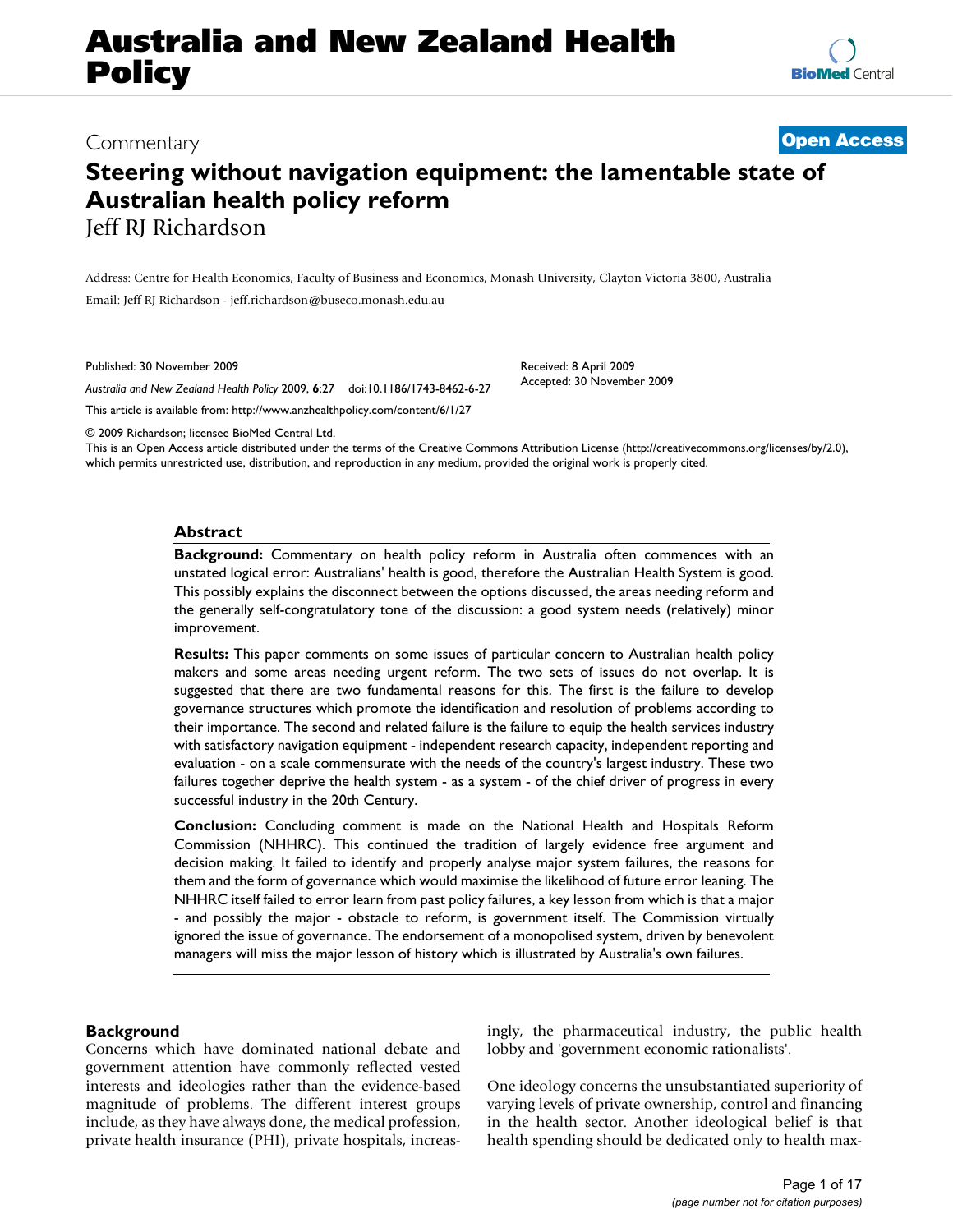imisation (ignoring some notions of freedom and fairness). Then there is the ideology of many government departments - especially those heavily influenced by economists - that small government is an end in itself and that minimum resource cost per unit of measured output is always desirable. In the health sector this latter ideology does not reflect population values [1].

In contrast with these views, there is a strong argument for public spending to be based upon evidence, including evidence relating to public values. This, of course, requires information, but currently much of the information needed to achieve this apparently obvious goal does not exist, that is, the health system is being steered without satisfactory navigation equipment.

In the present paper I initially comment upon three of the prominent issues in the health debate, each of which is associated with a powerful constituency namely, private health insurance (PHI), ageing and hospital queues. Privatisation could be added as a fourth. The theme of this brief discussion is that the quality of the analysis has been poor to the extent that it borders, at times, upon disinformation. This raises the question of how this could occur. In the following sections I outline evidence of more significant system failure - the regulation and diffusion of technology, the fairness of the system and the quality of care. Relative to their importance these issues have been largely ignored in the health debate and attracted, at best, a

#### **Table 1: How Australia compares**

lethargic policy response. This again raises the question of how this could occur.

In the remainder of the article it is argued that the answer to these questions is, in large part, that the health system has poor governance and has failed to invest adequately in research and experimentation. This is symptomatic of a more fundamental problem, namely the near monopolisation of each part of the system by conservative and defensive government agencies and the belief that deficiencies may be corrected by (occasional) one-off tinkering with the system rather than by the creation of a system based upon the production and diffusion of evidence, health services research commensurate with size and importance of the health sector and upon error learning rather than error suppression. Some principles for achieving this are discussed.

## **Issues of Exaggerated Importance** *Private Health Insurance (PHI)*

To put PHI in perspective there are two dominating facts. First, the imperfect evidence available suggests that many Australians wish to have PHI. National statistics on the redistributive mechanisms in Australia and the resultant levels of poverty suggest that Australia is one of the least egalitarian and the least generous nations in the developed world (see Table 1 and Additional File 1). Results from the Monash Health and Ethics Survey [2] reveal overwhelming support for the proposition that people

| The rank order of Australia compared with 18 other OECD* countries: selected statistics |            |                                  |                  |                            |
|-----------------------------------------------------------------------------------------|------------|----------------------------------|------------------|----------------------------|
|                                                                                         | Year       | Rank                             | No. of countries | <b>Australia's ranking</b> |
| % population in absolute poverty                                                        | 1995       | $10 =$ highest                   | $\overline{10}$  | $\overline{10}$            |
| Social security transfer (% GDP)                                                        | 1990-1999  | $17 =$ lowest                    | 17               | 17                         |
| % elderly in poverty                                                                    | Late 1990s | $16$ = highest                   | 16               | 16                         |
| Income of elderly (above 65). $\div$ Income 18-64                                       | Mid 1990s  | $16 =$ lowest                    | 16               | 16                         |
| Income at 90 <sup>th</sup> /income at 10 <sup>th</sup> percentile                       | Late 1990s | $17$ = highest inequality        | 17               | 13                         |
| % population with income below 50% of median income                                     | Late 1990s | $16$ = highest                   | 16               | 15                         |
| % children in poverty<br>- single mother<br>- two parents                               | mid 1990s  | $15 =$ highest<br>$15 =$ highest | 15<br>15         | $\overline{13}$<br>13      |
| Official Aid/GDP                                                                        | 2000       | $18 =$ lowest                    | 18               | 15                         |
| Total tax/GDP (%)                                                                       | 2000       | $I =$ highest tax                | 18               | 15                         |

\* All OECD countries with a population above 3 million Source: [42]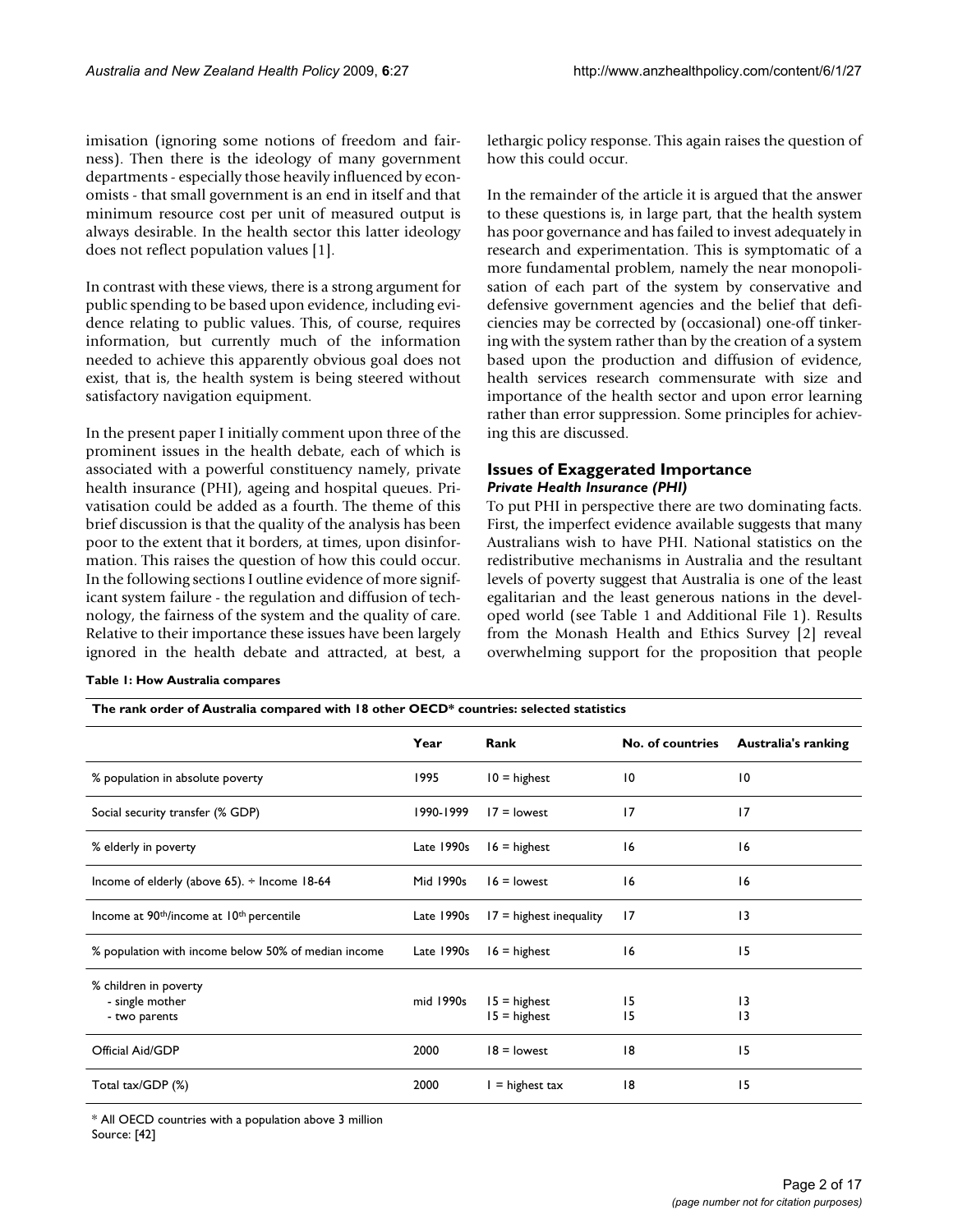should be allowed to spend additional monies on their own health. Many Australians like to jump queues and support multi-tier access to health services.

The second dominating fact is that, in terms of its importance for the sustainability of the health sector, PHI is quantitatively trivial. In 2007/08 it raised \$7.86 billion of the total national health expenditure of \$103.56 billion or about 7.6 percent. Even in the hospital sector where its funds are concentrated, it raised only 11 percent of revenues [3]. The highly publicised statistic that PHI underpins private hospitals which, in turn, carry out over 50 percent of elective surgery is one of the many examples of disinformation, or perhaps more accurately, 'spin', on the statistics. Health funds and private hospitals are the landlords providing beds and equipment. The Government, not PHI, provides the overwhelming proportion of the insurance against the medical costs in these hospitals.

It would be feasible (as distinct from necessarily desirable), for private hospitals to be nationalised overnight with 57 percent of their contribution to hospitals being met from the government subsidy to premiums and the remaining revenues raised by PHI met by an approximate 1.1 percent increase in taxation. This would not be an economic cost to the nation but a redistribution from non contributors to PHI to those who are currently members. This course of action is neither advocated nor criticised here. The key point is that, financially, PHI is an inessential part of the health sector. The Australian health scheme cannot be held to ransom by the self evidently false claim that it depends upon PHI.

Finally, it is difficult to even measure the underlying support for PHI as the measures taken to support it have distorted the relationship between preferences for PHI and purchasing decisions. Legislation in the last decade has driven Australians into PHI with policies which deserve to be enshrined in the Guinness Book of Records - as the most bizarre micro-economic policy in a developed country in the last half century.

The levy on the wealthy who fail to purchase PHI has the same economic logic as promoting the Australian automobile industry with a punitive tax surcharge on the income of wealthy Australians who fail to buy an Australian car. Lifetime tables are even more perverse. Insurance, which is usually envisaged as a mechanism for reducing risks has, by legislation, been forced to increase risk. The uncertainty associated with illness over the next 20-30 years is clearly much greater than the uncertainty associated with the next 2 to 3 years. Those making a decision with a respect to the purchase of insurance are now faced with greater anxiety and fear because of the longer decision period, and fear drives people to insurance. An

imperfect analogy would be a policy to increase the uptake of fire insurance for houses by randomly burning down houses, increasing people's fear of being a victim and thereby inducing them to take out fire insurance.

Under these circumstances it is difficult to determine the underlying demand for (legitimately subsidised) PHI, but survey results cited above indicate a rejection of the notion that individuals should not be permitted to spend more of their own income to receive better access to better services.

Perversely, the subsidy for those taking PHI which is the most criticised policy is the most justifiable in terms of social and normal economic policy. It is justified, however, not as a device to increase membership per se, or health care revenue but in terms of (one notion of) equity to those who are paying more for their health care. This argument depends upon PHI having no adverse effects upon others by, for example, diverting a disproportionate number of doctors from public hospitals). It is untrue, as some advocates from the public health lobby have argued that the subsidy is bad economic policy or that the resources are wasted. Rather, a subsidy is the normal device for promoting a social policy and resources are transferred not wasted. But throughout the health care debate issues of social values are routinely misrepresented as issues of economic (in) efficiency.

## *Ageing*

The belief that there is a looming crisis because of the ageing of the population and booming demands of those who thoughtlessly chose to be born after 1945 appears to be a function of bad arithmetic. It reflects the well known error of reasoning in percentages and disregarding absolute values. Exaggerating somewhat, the percentage of centurions may well increase by 600 percent in the next 20 years, a frightening prospect until translated into an absolute increase from 100 to 700, a figure too low to have a detectable impact on health expenditures.

Importantly, and unremarked in reports, a much higher rate of taxation driven by a much higher growth rate of health expenditures is consistent with a rising material standard of living. This may be verified by anyone capable of calculating compound growth rates. Figure 1 illustrates the effect of health expenditures rising at twice the rate per annum as GDP. The bar diagram on the left depicts the GDP visually as an index of 100 and the proportion of this devoted to health services. The bar on the right illustrates the effect upon resource use and availability in 40 years time if health services grow at 4 percent per annum and GDP at half this rate. GDP would rise by a factor of 2.208. Health expenditures would increase from 10 to 22 percent of this. However, resources left for other expenditures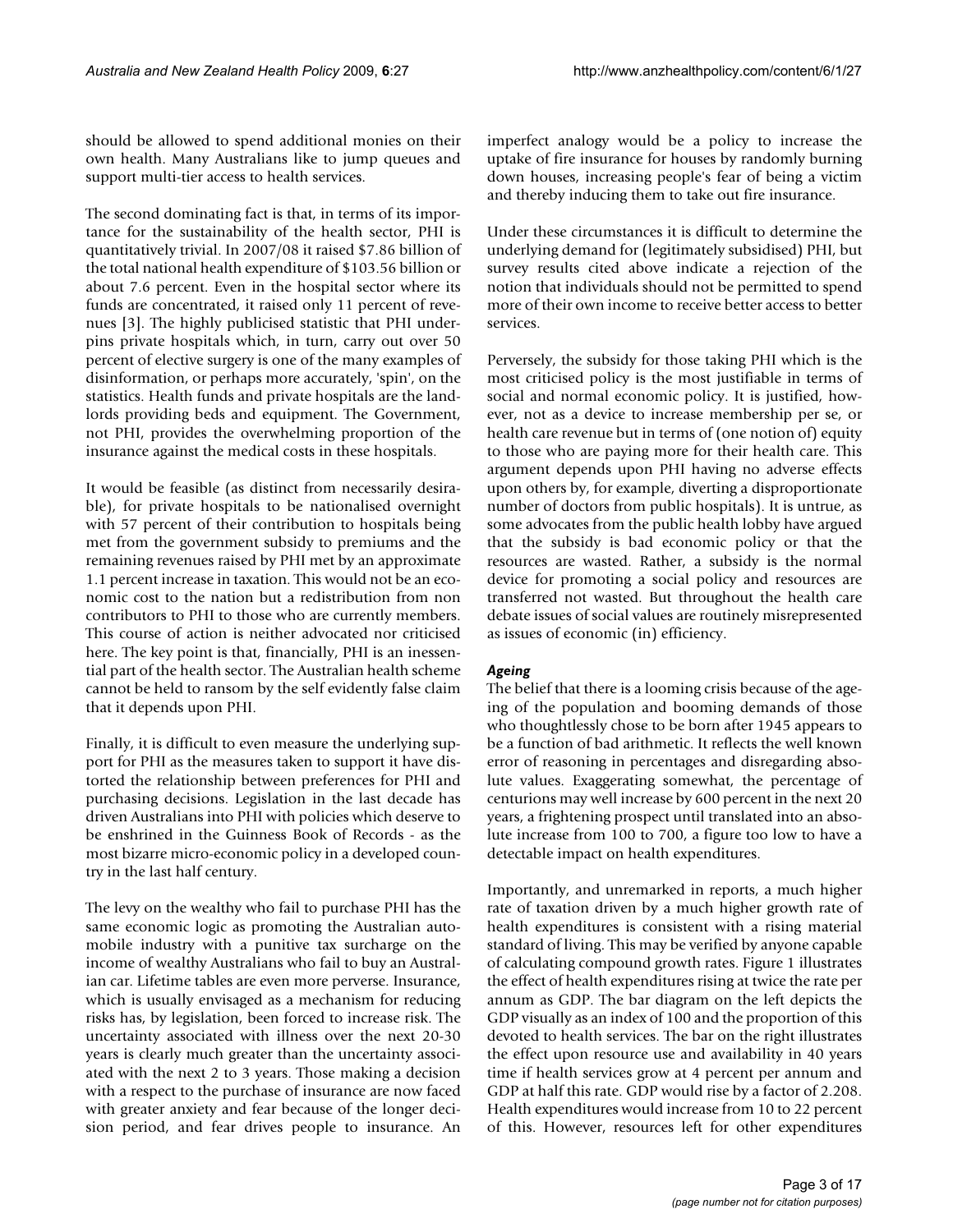**Figure 1** 



would increase by 90 percent. This is the simple arithmetic result of a larger magnitude (GDP) growing more in absolute terms than a lesser magnitude (health) despite rising less in percentage terms. The key message is relatively insensitive to the numbers used in the example; viz, it is almost inconceivable that rising health expenditures could significantly contribute to a reduction in the GDP/ capita.

Even the use of GDP/capita as a benchmark is largely a product of history and intellectual inertia as the available evidence shows no relationship between GDP/capita and individual wellbeing [4,5]. Policy, however, appears to be driven by a fear of changes in the percentage composition of the GDP. But there is no economic or social reason why the composition should not change, especially if it increases wellbeing. Historically, the economy has been flexible. The agricultural sector, for example has 'imploded' in percentage terms without adverse effects. The service sector, including health, has expanded to our advantage (and possibly to the benefit of the environment).

The Intergenerational Reports and Productivity Commission have carried out analyses in which the loss of perspective results in serious disinformation [6,7]. Figure 2, taken from the beginning of the 2007 Intergenerational Report and reproduced widely, encapsulates one of the



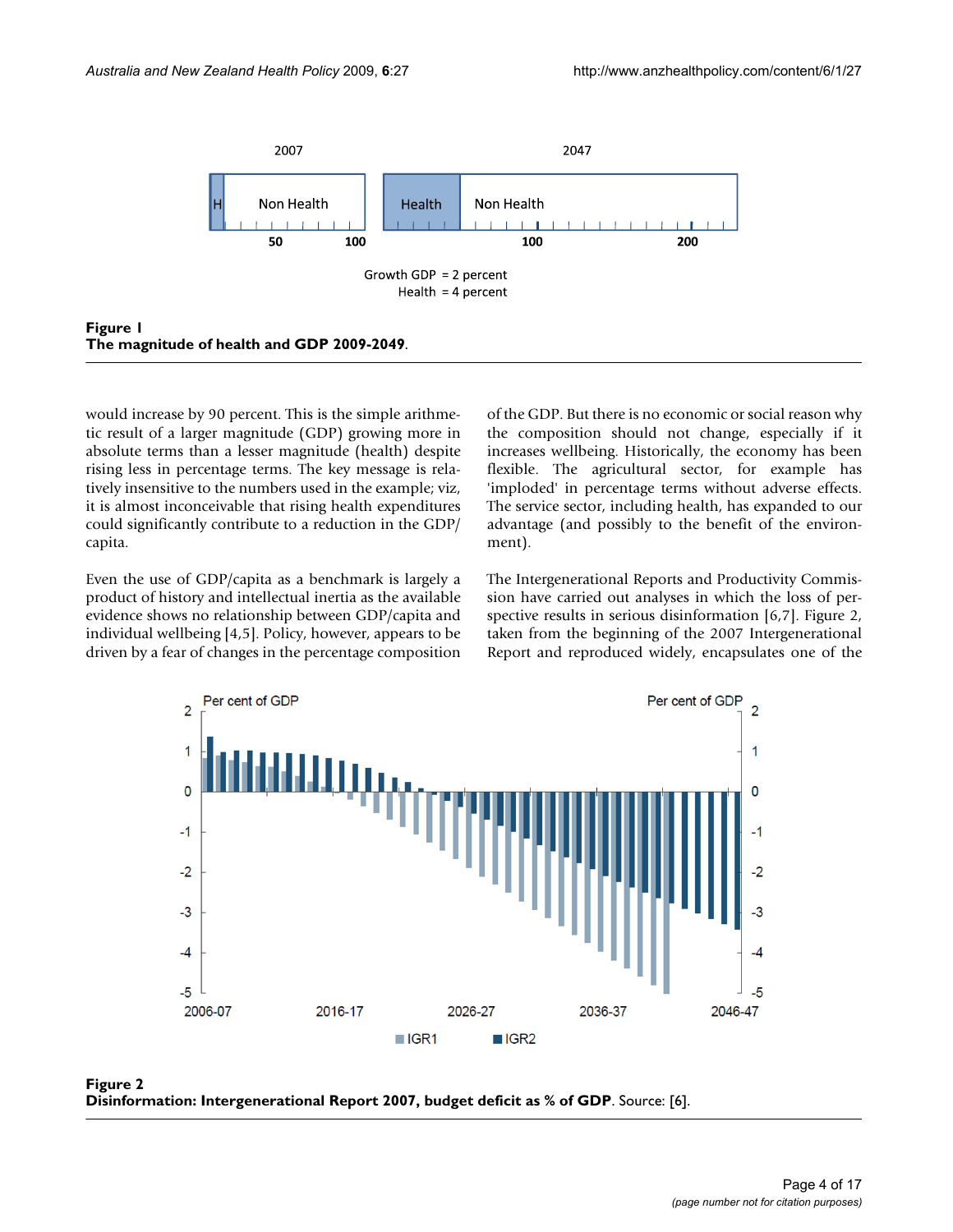widely cited headline 'messages' from the report. This is that the budget deficit as a percent of GDP will rise alarmingly to the year 2046-47 and in a way that is directly attributable to increased health expenditures. The increased government health expenditures are shown to exactly match the increased deficit. However the report does not make clear - at least in its headlines - that its projections are based upon the assumption that past trends will continue inflexibly and that taxation is pegged at the level necessary to support service use in 2007. The Productivity Commission reaches similar headline conclusions *albeit* with qualifications deep in the body of the report. The National Health and Hospitals Reform Commission has clearly accepted this message and warns that health expenditures could so dominate State budgets that there would be no money left for roads or education [8].

In fact these results are entirely attributable to a set of assumptions which are tenuous at best and wrong at worst. In the light of recent macro-economic experience economic prediction to the year 2046-47 should be undertaken only in satire. However four points should be obvious:

1. The economic burden of health spending depends upon the rate of growth of GDP.

2. Ageing per se in the absence of new health technology but with economic growth would have a minimal effect on the burden of health expenditures. Even with zero GDP growth and no other changes age driven expenditure would rise between 1997 and 2051 from 7.5 to 11 percent of GDP [9].

3. Extrapolations are based upon assumptions. In the present case the effect of ageing has been obtained by adding technology driven trend health expenditures to the ageing effect, not by an ageing effect per se. However, the impact of technology over a longer period of time is far more difficult to predict than relatively inexorable changes in the medium term population structure.

4. Technologies may be cost enhancing (as at present) or cost reducing (as with the introduction of antibiotics and possibly products arising from the present biotech revolution). Unlike population, technology can be regulated in such a way that increased expenditures should be welcomed if the benefits exceed the costs.

To date the varying rates of population growth across Europe have been uncorrelated with expenditure growth. Figure 3 plots the actual growth for each country on the vertical axis against the rate which would have resulted from ageing in the absence of any other influence and specifically technological change. The result indicates that ageing effects have been absorbed into general expenditure growth. Historically, the inextricable link between ageing and health expenditures as a percent of GDP implied by government reports and the press is simply disinformation.

The final assumption underlying these defective analyses is that taxation will remain fixed as a percentage of GDP. Tax rates in Australia are amongst the lowest in the Western World (Table 1) and could rise by 50 to 60 percent before reaching the levels of countries whose rates of economic growth and standards of living have been unaffected by their higher tax rates.

Policy analysis may have been driven by bad arithmetic. A less benign interpretation is that economic advisors are presenting data to achieve a covert objective suggested by bad neoclassical economic theory. There is an arcane belief in this discipline that additional taxation carries an 'excess burden' for human wellbeing. I have described it as arcane because there is no empirical evidence for this belief and the logic behind it is wrong. It assumes that with less tax people work harder and are thereby better off (or else why would they have worked harder?) The underlying assumption is that the undistorted balance between work, leisure and all other elements relevant for human wellbeing is in an optimal state before the distortion of marginal taxation. The assumptions behind this evidencefree belief are so absurd they will not be repeated here.

It is worth noting, however, that while the excess burden 'doctrine' teaches that each dollar of tax has a disproportionate cost, economic theory has not suggested a way of demonstrating the excess or deficit value of most of the Government activity funded from these taxes. It is implicitly assumed in the GDP accounts that health, education, law and defence contribute to wellbeing an amount equal to their dollar cost (and therefore less than the 'cost' of taxation). Transfer payments to the disadvantaged also do not generate net benefits but only redistribute them as, according to orthodox theory, we cannot compare the utility benefits of one person with another. Transfers may, however, distort work incentives and, for the same arcane reason as above this is harmful. Consequently, and without evidence, tax based transfers become a net cost. The benefits must be treated on a dollar for dollar basis; the taxes inflict more than a dollar for dollar cost when taken and given. This may help explain the clearly prejudicial attitude of many economists towards taxation. It does not justify their insinuating policy by stealth.

## *Hospital Queues*

Queues or surpluses are difficult to avoid in the context of a free service. Despite the understandable concern and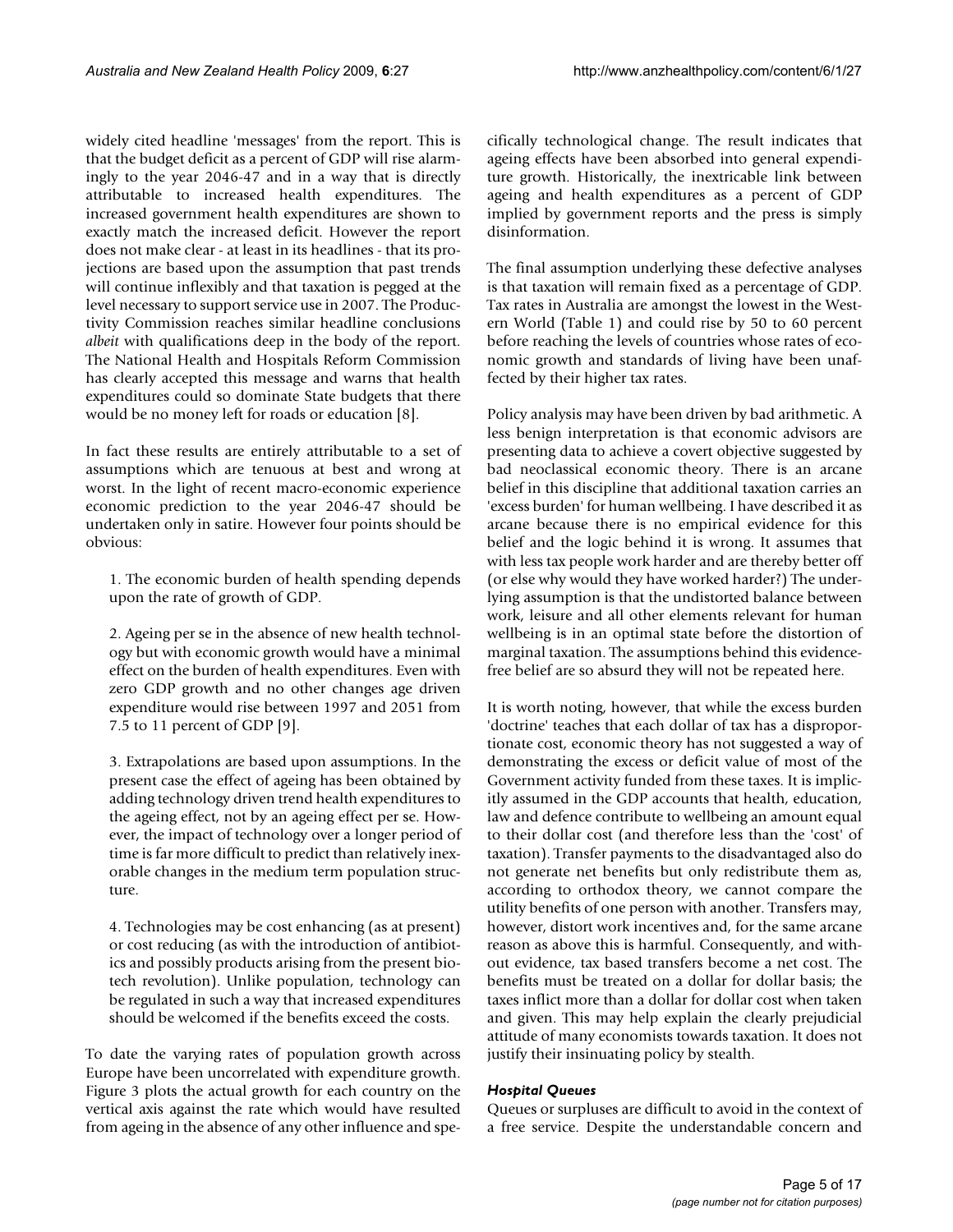

#### Change in health expenditures compared with the change in **Figure 3** age/sex predicted expenditures, 1960-95 (21 OCED countries) **Change in health expenditures compared with the change in age/sex predicted expenditures, 1960-95 (21 OCED countries)**. Source: [9].

publicity, however, these should not be an important issue in the long term. Three brief comments are relevant here.

1. It is illustrative of one of the themes of this paper that policy options which are known, in principle, cannot be put into action with any confidence because of the inadequate research into hospital and medical behaviour, the inadequacy of information systems, the lack of experimentation and the avoidance of system reforms designed to optimise the use of acute hospitals.

A partial solution to the problem, emphasised by government, is to increase hospital efficiency. Hospital information systems, financial incentives and other internal reforms have a role to play of course. Hospital pressures can also be reduced by rational step down and step up policies, from expanded primary health care and other low intensity facilities in conjunction with appropriate admission and discharge policies. But system reforms and poor governance structures have inhibited experimentation and discouraged development of these.

In the long term, however, queuing has little or nothing to do with hospital efficiency. It is the outcome of the balance between supply and demand. There is, in principle, near universal agreement that realised demand should reflect acceptable access to Medicare and admission for prescribed needs. Ultimately queuing can only be altered by changing one of these variables: that is, queuing must ultimately be regulated by changing effective access or supply and the latter can be set at a level which will create or remove unacceptable queues with or without hospital and system efficiency. There has been no long term research, to the author's knowledge, to determine the level of acceptable supply and access. Policy rhetoric emphasises deflectionary, *albeit*, important issues of efficiency.

2. However Australian Governments appear to be primarily concerned with eliminating monetary and not true economic inefficiency. Extremely accurate budgetary data are collected. Virtually no data exist relating to the inefficiency inflicted upon patients in the form of suffering and disruption to their lives (as noted above). Similarly there has been minimal real interest in equity, evidenced by the fact that the public has not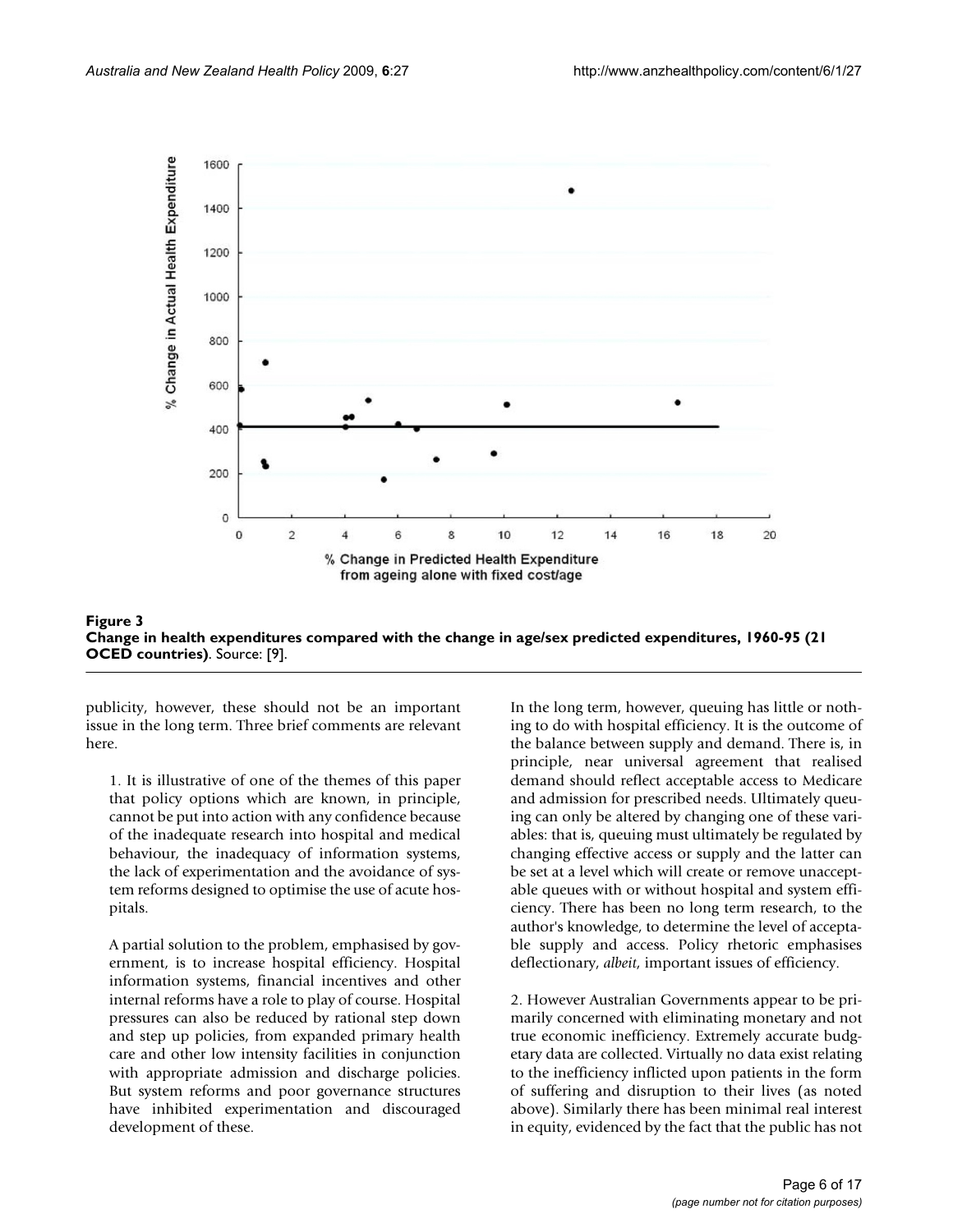been properly consulted. Recent research at the CHE [10] clearly demonstrates that, in the health sector at least, there is an overwhelming concern with fairness and sharing and relatively little interest in monetary efficiency, even when this is expressed in terms of maximising the number of life years gained from a budget. Indeed, the research indicates that the general community would sacrifice 1/3 of life years which could be allocated to people in order to achieve equitable sharing. This strongly suggests that the policy of minimising expenditure - extracting an annual productivity bonus and 'letting health departments cope' - strongly conflicts with the preferences of the population. 'Inefficiency' in the form of greater tax financed expenditure would clearly be preferred to the inequity of non treatment. In view of the evidence that there is no change in subjective wellbeing as GDP rises, [4,11] policies involving increased taxes and spending in areas of demonstrated public concern should be welcomed.

3. The past government's most publicised solution to queuing - incentives for individuals to purchase PHI and private hospital care to 'take pressure off public hospitals' was, at best, evidence free avoidance of the problem, but more consistent with a policy of appeasing the interests associate with PHI. It has been known for at least a decade that queuing has been associated with supply side constraints, not uncontrollable demand. This is exacerbated, not ameliorated, by the transfer of medical staff to private hospital facilities where they are likely to provide more, not less, intensive servicing for the same condition promoted by fee for service and PHI [12-14]. The ability of government to base its policy for so long upon public disinformation attests the lamentable state of public and journalistic understanding of even the simplest relationships in the health sector and the relevant magnitudes.

## *Relatively Neglected Issues*

#### *Technologies*

New technology has been the great driver of human welfare generally and new technologies have dominated and will continue to dominate both the costs and the benefits of health services. While face to face consultations per capita fell 6 percent in the 12 years to 2007/08 diagnostic and procedural services rose by 62 and 32 percent per person respectively and the overnight separation rate per 1,000 for acute services rose to a level 27 percent above the rate in the USA, 20 percent above the rate in the older UK population and 66.7 percent above the rate in the comparable Canadian population [15]. Lack of research prevents us from judging whether these large magnitude differences indicate a strength or a weakness in the Australian system. Despite this, lamentably small attention is given to health

technologies at the level of health service diffusion and delivery. While Australia pioneered the economic evaluation of drugs, and the use of products and devices, and technologies must be approved by the TGA, the overall research effort in this area is dispersed, uncoordinated and reactive and appears to have little error learning capacity. There is insufficient national capacity to evaluate old therapies retrospectively or to monitor outcomes. The data for this is collected, but is not used.

Long term, there is an urgent need to install the capacity to proactively seek new technologies and to ensure (or block) their diffusion and use as quickly as possible. To fail to do so is to reduce population health. But the issue has never been on the political radar.

## *Equity*

Medibank and Medicare were established to achieve equitable access to hospital and medical services. They achieved this in one respect only, namely the extension of financial insurance to the 15 percent of the population who had not purchased it privately prior to Medibank. Apart from this small (*albeit* important) improvement the achievement of equity has remained very largely at the rhetorical level. Using the first universal database from Medibank Richardson and Deeble found that the use of both GP's and Specialists in Sydney in 1976 were both (coincidentally) 4.6 times greater than in Darwin after adjusting for age and sex. Discrepancies between statistical divisions were much greater [16]. Studies by the author 25 years later found similar discrepancies in the use of procedures across Victoria and huge differences in the use of new technologies in the public and private sectors [17,18].

The response to the obvious inequities between urban and rural areas in Australia may best be described as 'dab policies'. There has been little serious attempt to equalise access. The issue, however, has not been near the top of the public agenda and possibly because information about inequities is not routinely documented and distributed throughout the community. Indeed, from the author's experience, it is possible that the non provision of information which has reinforced this complacency may have been promoted by public authorities (see Additional file 2).

Another dimension of inequity relates to the adequacy of insurance coverage by type of medical service. As shown in Table 2, insurance coverage by Medicare is highly erratic reflecting the historical influence of the professional groups benefiting from the insurance (default free funding). Hospital services, the most expensive form of care, are almost fully insured and consequently, cheapest to use. Medicines are very poorly insured despite the fact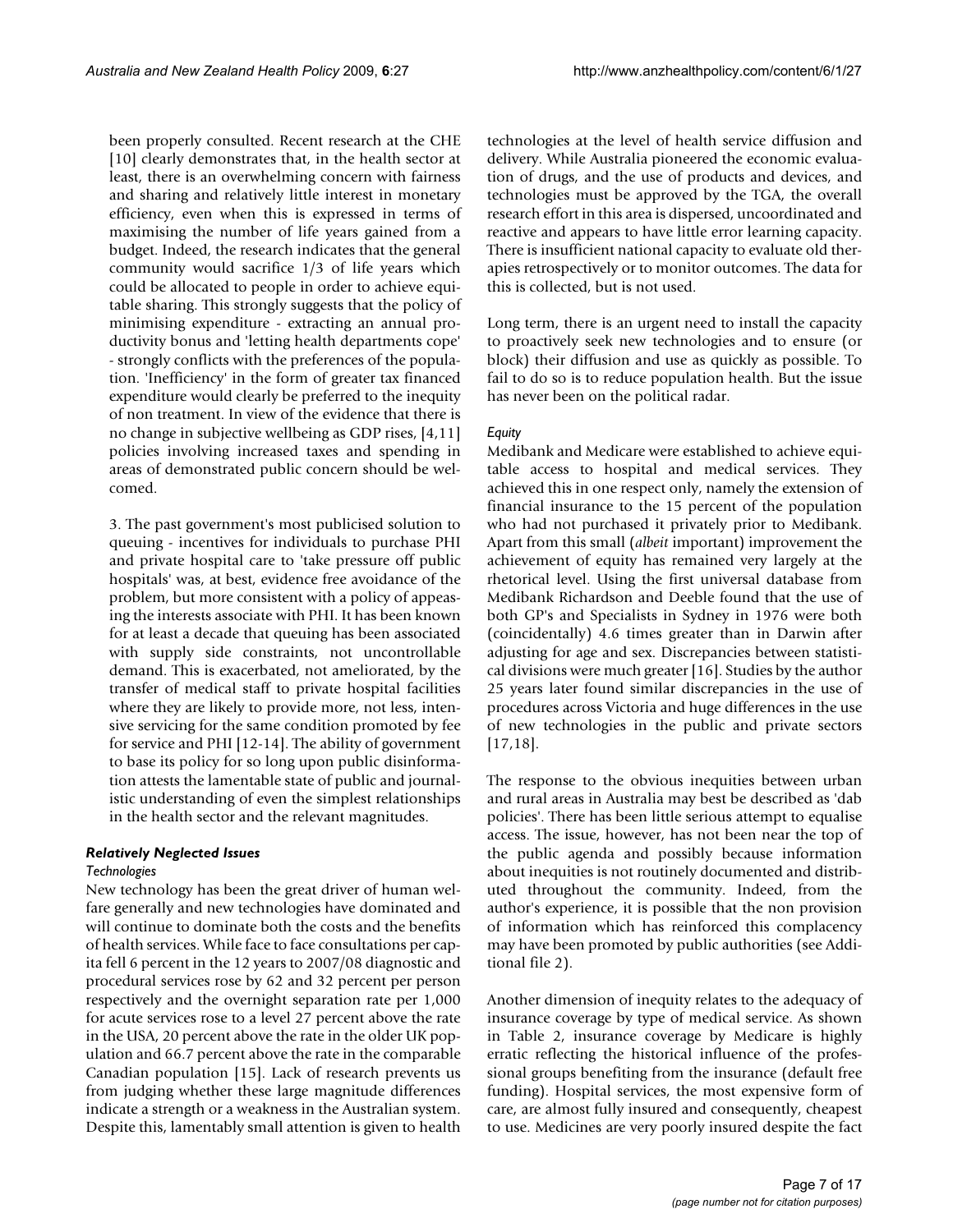that the longevity of Australians is probably attributable, in large part to the widespread availability and use of antihypertensive drugs. But for many people at risk of CVD these are 'outside Medicare' - there is no subsidy. For example, with an average price to patients of \$15.11 per script in 2009 [19] people without a health care card would pay the full price of the antihypertensive drug Atenoll, the sixth largest volume PBS drug dispensed and those with a card face a 30 percent copayment which, evidence suggests, will impact disproportionately upon low individual incomes as there is no immediate symptom relief [20]. Possibly the most cost effective therapy in the health system is effectively excluded from Medicare for the majority of the population and the disadvantaged pay large copayments. Of all cardiovascular drugs on the PBS 15.8 percent receive no subsidy and an unknown number a very low subsidy [19]. There is no stated rationale for discriminating against the loss of quality of life associated with vision and teeth. Yet the relevant services are also largely uninsured.

The apparent (default) explanation is policy inertia, the failure to review the system; or by an overriding year by year concern with the government budget. There are no data to properly document the suffering this causes.

There is no reason why regular reports should not be made available regarding access to and use of services by groups differing geographically, socially, racially and by disease category. The data exist, but are not published. Data should also exist documenting the needless suffering which results from the exclusion of services. Explicit comparisons of groups would sensitise the community and possibly force policies that promote equity. It is possible to surmise that it is precisely for this reason that such information is not produced.

#### **Table 2: Patient out-of-pocket payments 2005/06**

|                 | % of cost |
|-----------------|-----------|
| Hospital        | 2.2       |
| Medical         | 11.3      |
| Dental          | 67.9      |
| Medicines       | 45.9      |
| Aids/Appliances | 74.1      |
| Total           | 17.7      |

Source: [3]

### *Quality and Safety*

The issue of adverse events in the Australian health system should dominate all others. However it will be closer to the truth to describe it as Australia's best kept secret. In 1995 the 'Quality in Australian Health Care' (QAHCS) study uncovered an appalling iceberg of avoidable adverse events including large scale unnecessary death. Following publication, virtually nothing effective occurred on a scale commensurate with the problem. Ten years later an editorial in the *MJA* reflected upon this as follows:

'Based on QAHCS outcomes 25 patients die each day in our hospitals from preventable adverse events... we have had report after report... we still have no nationally accepted framework for clinical governance to assure the safety and quality of Australian health services... This ongoing vacuum is an indictment of our Health Ministers and organised medicine' [21].

It appears that following publication the Health Minister of the day accepted the report as being methodologically sound and of great importance. However the representatives of organised medicine pronounced it, without evidence, to be incorrect. Following a change in Government shortly thereafter, the new Health Minister accepted this evidence free conclusion. The study was not repeated to determine validity nor was there an urgent review of safety but simply a series of reports. The cumulative effect of these was summed up, somewhat despairingly in 2006, by the persons initially placed in charge of the reform process in the following way:

*'*One might assume that systematic improvements within the health system are either happening or, at least, well advanced. Regrettable, improvements are still patchy. The greatest challenge for all remains how to achieve universal and systematic changes to the health system within a federated system' [22].

In 2009, the 'Report to Support Australia's First (sic) National Primary Health Care Strategy noted that 'there is currently very little information about the quality of care provided in primary health care... the (US based) Commonwealth Fund survey... found (20 percent) of patients reported experiencing a medical, medicinal or laboratory error [23]. By the end of 2009 it was possible for Healy and Dugdale [24] to write 'realisation is dawning that medical errors are common events' - more than one and a half decades after results from QAHCS became available.

The term 'adverse event' is referred to in only four paragraphs of the National Health and Hospitals Reform Commission final report.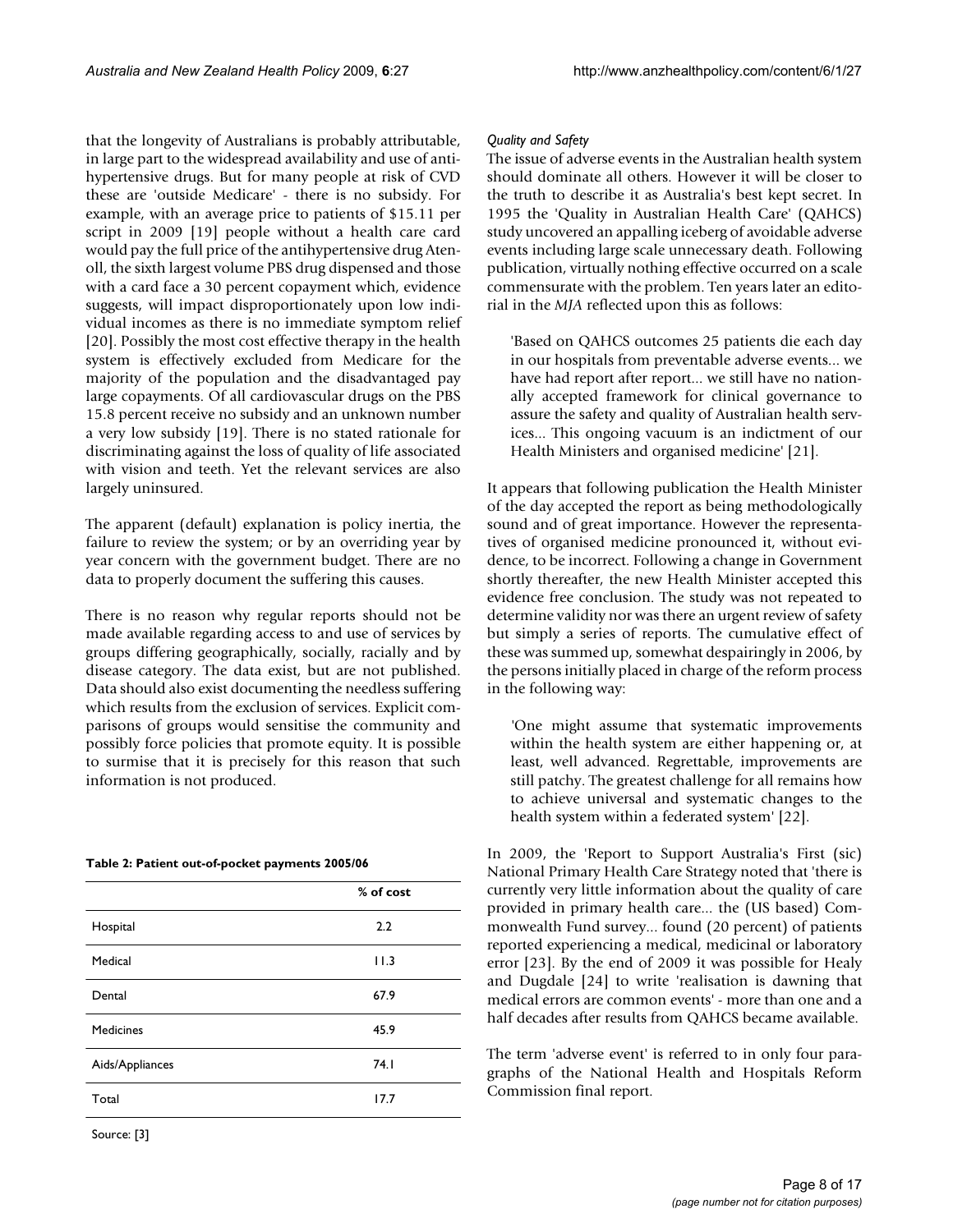The size of the problem which has been ignored is simply astonishing. If the death rates estimated by the QAHCS are correct then the number of Australians unnecessarily dying is approximately equivalent to a jumbo jet crashing every 2 weeks each resulting in the deaths of 350 Australians. Alternatively, it is equivalent to a repetition of the Bali bombing every 4 days. The cumulative unnecessary deaths since the publication of the QAHCS report would exceed the number of Australians killed in World War 1.

We can only speculate on the reasons why Australian authorities have failed in their most fundamental duty of protecting the lives of their citizens. One possibility is that the magnitudes involved are simply too large for people to believe. (Indeed, it may even seem a little shrill to mention such melodramatic facts!) Human beings form clear expectations concerning the way in which the world they experience operates. As John Maynard Keynes famously commented in the last paragraph of his 'General Theory', after the age of 26-30 most find it very difficult to change these patterns. Australians, their politicians and the medical profession have so long regarded the health system as being safe and amongst the best in the world that results from the QAHCS may simply have been dismissed as absurd, ie conflicting too radically with established patterns of belief. The authorities who endorse or bury such research are well beyond the age of 30. The author's personal experience in attempting to publicise this report is consistent with this hypothesis (see Additional file 3). Nevertheless a prudent government would have repeated the study to disconfirm it.

An alternative explanation is that policy makers, like others, are more responsive to sensational media reports than correctly collected evidence. Cynically, they may only be concerned with the lives of Australians that have been identified and politicised by the press. More probably, however, individuals in governments and bureaucracies (like others) are likely to have focussed only upon their defined area of responsibility and our governance structures have not assigned responsibility for this situation to anyone and lack the flexibility to error learn and act decisively, at least in the health sector.

The National Health and Hospitals Reform Commission did acknowledge the existence of adverse events in muted terms and, chillingly, stated that there is a need for 'culture change'. This same phrase was used over a decade earlier and appears to be code for 'postpone the problem for a generation/leave it to the medical profession, to put their house in order - as they failed to do in the 20<sup>th</sup> Century'.

#### **Discussion**

#### *Principles for dynamic adaptation*

A common feature of recommended reforms has been what might be described as 'static optimality': A series of one-off recommendations are made for the achievement of the optimal health system. The author has contributed to this literature [14]. Many of the principles suggested are, of course, sound (particularly in the latter reference!) In the optimal system there would be a single purchaser of all services for defined populations. The present irrational, geographic, service-based and disease-based boundaries would be eliminated. Many or possibly all of the performance indicators listed in the NHHRC's April Report would be initially adopted [25].

Below I focus upon a dimension of reform which is seldom considered but, in the light of the previous discussion, would appear to be of greatest importance. The focus is a response to repeated failures; the failure to adequately respond to information when it is available - adverse events and, evolving technologies; failure to investigate or address issues of stated importance - inequity; failure to seek out the nature of health system related social objectives; failure to match policy priorities with the magnitude of the problem and failure to invest in the system navigation equipment necessary for planning the future and responding flexibly to error.

Repeating an earlier theme, the economic (and other) history of the 20<sup>th</sup> Century has been dominated by technology, innovation and uncertainty - elements for which economics has failed to provide either explanation or guidance. This is reflected in the health economics debate over optimal health systems which, apart from innovation of the moment, have largely ignored the implications of these three dominating themes for system reform. While market capitalism self evidently requires regulation and the market model is manifestly unsuitable for the health sector, the history of capitalism in the 20th Century provides one important insight. The market provides a flexible, adaptive and creative mechanism for allocating resources. The experience of the last 100 years, reviewed comprehensively by Beinhocker [26], suggests the following principles:

• Monopolies, however creative initially, have generally evolved into conservative organisations which commonly fail, a point clearly articulated by Prime Minister Kevin Rudd, in the context of homeland security, when he endorsed the view that 'big departments risk becoming less accountable, less agile, less adaptable and more inward looking' [27].

• Corporations which do not 'reinvent themselves' regularly have a limited life time. Most firms fail after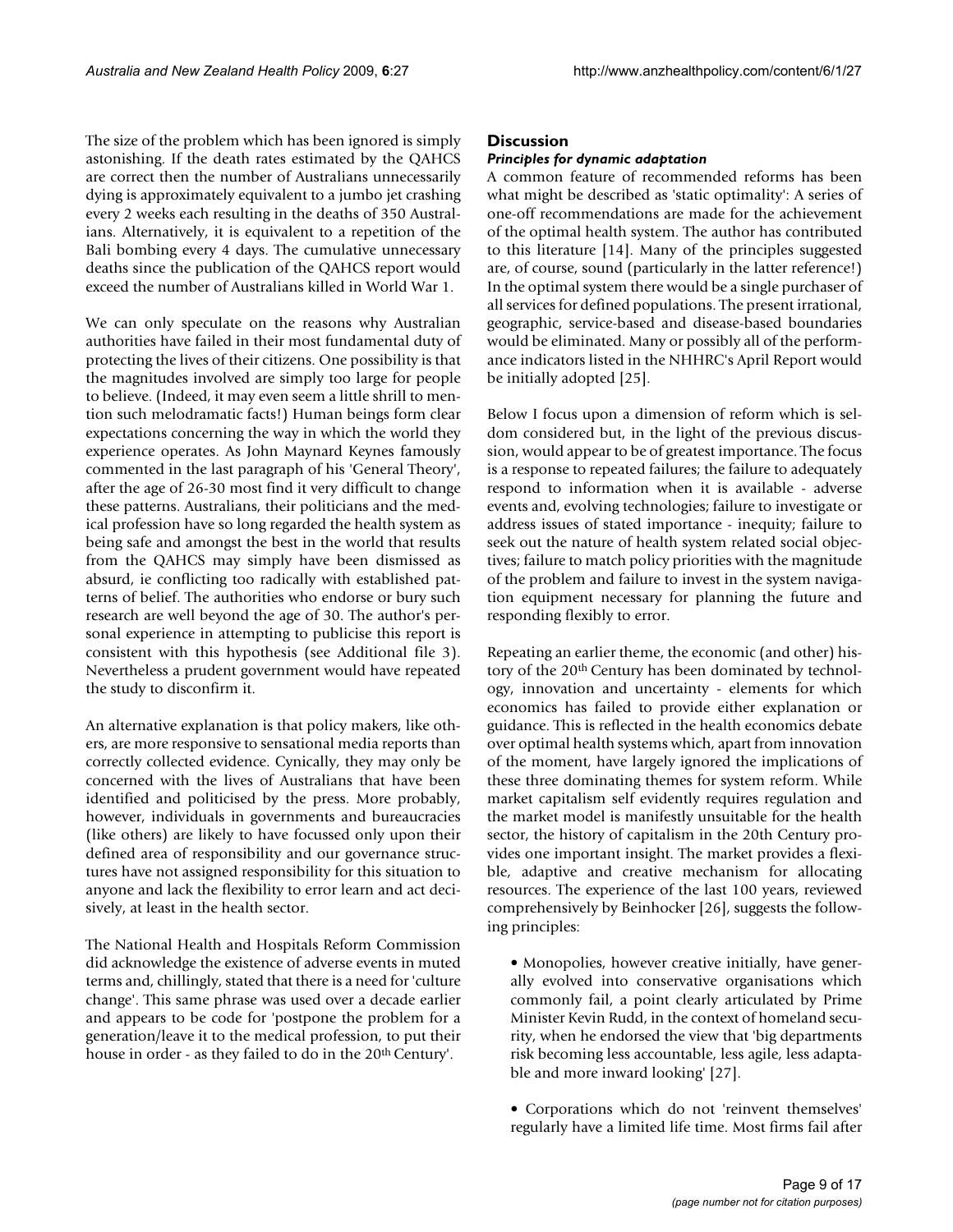a period of initial creativity and success. The US automobile industry is a dramatic example;

• The engine of progress is often small, innovative enterprise with an idea which has not or cannot be implemented by the larger monopoly/corporation. (The most spectacular recent example is Microsoft's takeover from IBM of the market for desktop computing);

• Growing bureaucracy and overemphasis on due processes are often the reasons why larger 'non-reinventing' corporations loose the innovative advantage (a generalisation again illustrated by the history of Microsoft and IBM); and

• Organisations which have survived, innovated and 'reinvented themselves', have invested heavily in technology and market research - their industrial 'navigation equipment'.

The reform of the Australian health system should be informed by this experience. The reform process should be driven to a significant extent, by the need to achieve dynamic adaptability through time and, in particular, by error learning. None of the reform proposals of which the author is aware, including those of the NHHRC, have emphasised this need. The 'buzz words' are scattered liberally throughout rhetorical passages, but proposals do not show how these translate into policy. Uniquely, the advantages of dynamic adaptability are implicit in the Scotton-Enthoven proposals for Managed Competition although, as elsewhere, Scotton emphasises the static properties of the model [28,29].

The experience summarised above suggests that the following principles should be considered in the reconstruction of the health system, in addition to the principles for static optimality.

1. No part of the Australian health system including the funding of research should be subject to monopoly control. The simplest way of achieving this is to base an integrated health system upon a sub-national unit, either the state health regions or, possibly, fundholding unit as envisaged in the model of Managed Competition. These units should have a significant degree of autonomy in the way in which they allocate resources. As in the market, diversity maximises the chance of successful innovation and improvement.

The counterargument that differences imply inequity is simply hypocritical. There has been no sustained concern with equity and, as evidenced by their support for PHI, Australians are not particularly interested in

the reality of equality. More substantively, when successful elements of a sub-national health system are identified by a national authority they can be mandated for the other health systems. It is doubtful that many would openly defend the structural pretence of equity for the reality of better health especially as both goals can be currently improved.

In this context Canada's leading health economist Bob Evans comments that:

'A particularly interesting feature of the Spanish (experience) is the way in which devolution of political authority to sub-national governments served - against conventional wisdom - to open a democratic window, advancing and securing the universal system in the face of ambivalence (at best) at the national level. (Canada provides a similar example)' [30].

2. Innovation should be 'ongoing' not simply the 'dab innovation' which characterises the present management, but should involve significant and sustained experimentation. As in every other industry this costs money. The expectation that the Coordinated Care Trials commenced in 1995 - by Australian standards, more a 'splash' than a 'dab' - would achieve rapid cost saving without the outlay of significant expenditures was as naive as the expectation by a manufacturer that a new and profitable mode of production might evolve without any venture capital.

3. Innovation should be informed by the careful observation of success overseas, something which has seldom occurred in Australia (the chief exception being the imitation of elements of Canadian Medicare by Medibank in 1994). Despite evidence for over 30 years that the US Kaiser Permanente Corporation has operated highly successful, cost effective, integrated clinics and more recent evidence from the reform of the Veterans Health Service there has been no attempt to seriously study or experiment with their experience. New Zealand's innovations have likewise been ignored. The inward looking nature of Australian policy is epitomised by the failure of the PBAC to look at the international market price of drugs when negotiating with pharmaceutical companies and this has resulted in examples of extraordinary over payment [31]. This is as irrational as a corporation negotiating in a market in terms of the data provided to it by an interested party and ignoring the known prices elsewhere in the market.

4. The above principles cannot be implemented without investment in 'industry navigation equipment'. It is likely that no other industry in Australia spends as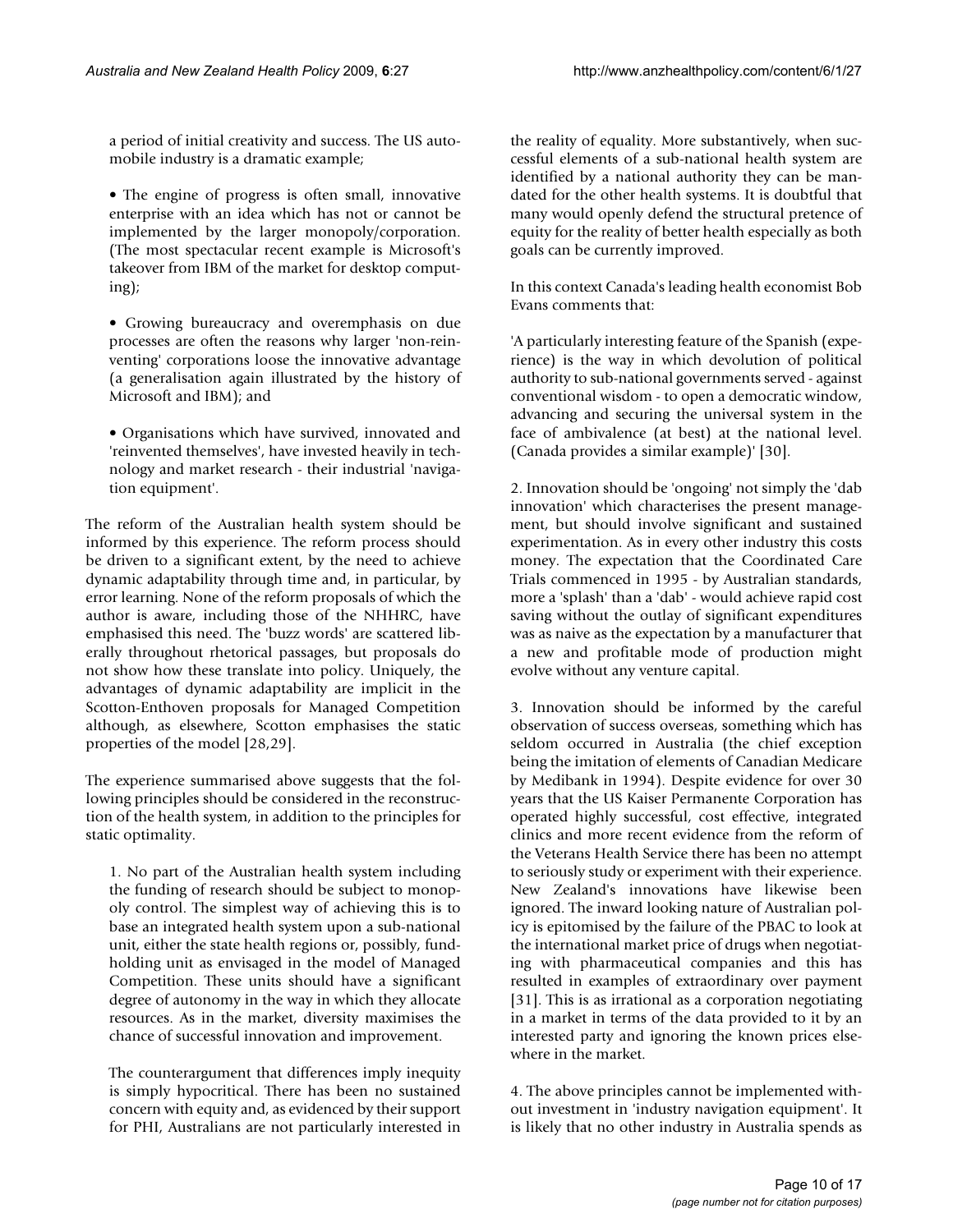little, proportionately, on the marketing, delivery and adaption of their product to customer (social) needs as occurs in the health sector despite the fact that the industry is almost certainly the most complex and important for future wellbeing. The fact that this appears to be true in other countries does not lessen the consequences of this. There has been a failure to invest in health services research on anything much more than a symbolic level and then without serious strategy or plan. While having one of the best data systems in the world, it is largely unused in terms of its real potential for management and evaluation. Research is largely conducted on an ad hoc, or 'on demand' basis, by health departments for specific purposes and commonly results in confidential reports. There is a dearth of creative ideas flowing through to the level of creative planning.

The last serious proposal for comprehensive, coherent reform - the Scotton plan - died at least in part because of the failure to create a new generation of health economists capable of developing such or similar plans and carrying out the prerequisite technical analysis as has been ongoing in the USA, the Netherlands and elsewhere. Perhaps with the wisdom of hindsight it is likely that the existence of serious navigation equipment in the field of new technology would have suggested such extreme uncertainty with respect to workforce requirements that a much greater emphasis would have been given to the training of a flexible workforce capable of varying its level of performance in accordance with the emergence of new technology driven needs.

5. Since the introduction of Medicare in 1994 there has been bipartisan political support for the disregard of serious and well publicised deficiencies in the governance of the health sector as well as those discussed above (Additional file 4). The hypothesis which appears best able to explain this is that at the government level an increasingly important principle is to not create problems for government through reforms which will result in organised opposition from powerful interest groups and only benefit those (the public) who are largely unaware of the benefits that they might receive. If this hypothesis is correct and likely to characterise future political motivation, then an important governance principle is to establish a long term structure which is one stage removed from government with government only responsible for broad policy and funding. The most concerted but largely unsuccessful attempt to significantly improve coordination within the present system was made by the Hospital and Health Services Commission, HHSC, (1973-1976) along with a number of other suggested innovations. Significantly, as discussed later, this group was statutorily independent from government.

## *Governance Principles*

One example of the allocation of responsibilities based upon (but differing in emphasis from) a modified Scotton model which satisfies many of these requirements is summarised below along with a broad implementation timetable [28,29]. (It is contrasted with Medicare Select later.)

## *De-politicising health*

Semi-autonomous commissions should be established at either the State or regional levels responsible for the purchase of all hospital and ambulatory including dental and ophthalmological services. The commission should be directed by a board including representatives of the Commonwealth, State and major providers of services and be able to innovate in both the form of purchasing and the physical organisation of delivery.

## *The reform process*

This should be driven by an independent commission which might itself evolve into a statutorily independent body, analogous to the Reserve Bank, for the permanent over-viewing of the health system. The body should not be dominated by 'insiders': health professionals, members of the government health bureaucracy or persons associated with government. (It is too easy for a culture to develop in which common but contestable assumptions become universally accepted. Paraphrasing Donald Rumsfeld, in the Health Sector 'stuff happens' (*cf* adverse events); needed change will be implemented by the responsible department and so on.) The Commission's charter, but not its operation, should, of course, be determined politically (see BCA submission to the NHHRC [32]). Like the Reserve Bank it should have very significant research capacity, for example, incorporating an institute as described below.

#### *Regulation and monitoring*

The Commonwealth should mandate a minimum package of services and monitor access to these services with penalties for violation of the principles. However there should be capacity for difference and experimentation.

#### *Funding*

Pooled government revenues should be based upon a predetermined formula with shares unrelated to any element of delivery. The needs adjusted per capita allocation to the purchasing authority, determined by the Commonwealth, should be phased in to replace the status quo. The formula determining the government shares of the funding is irrelevant for system performance.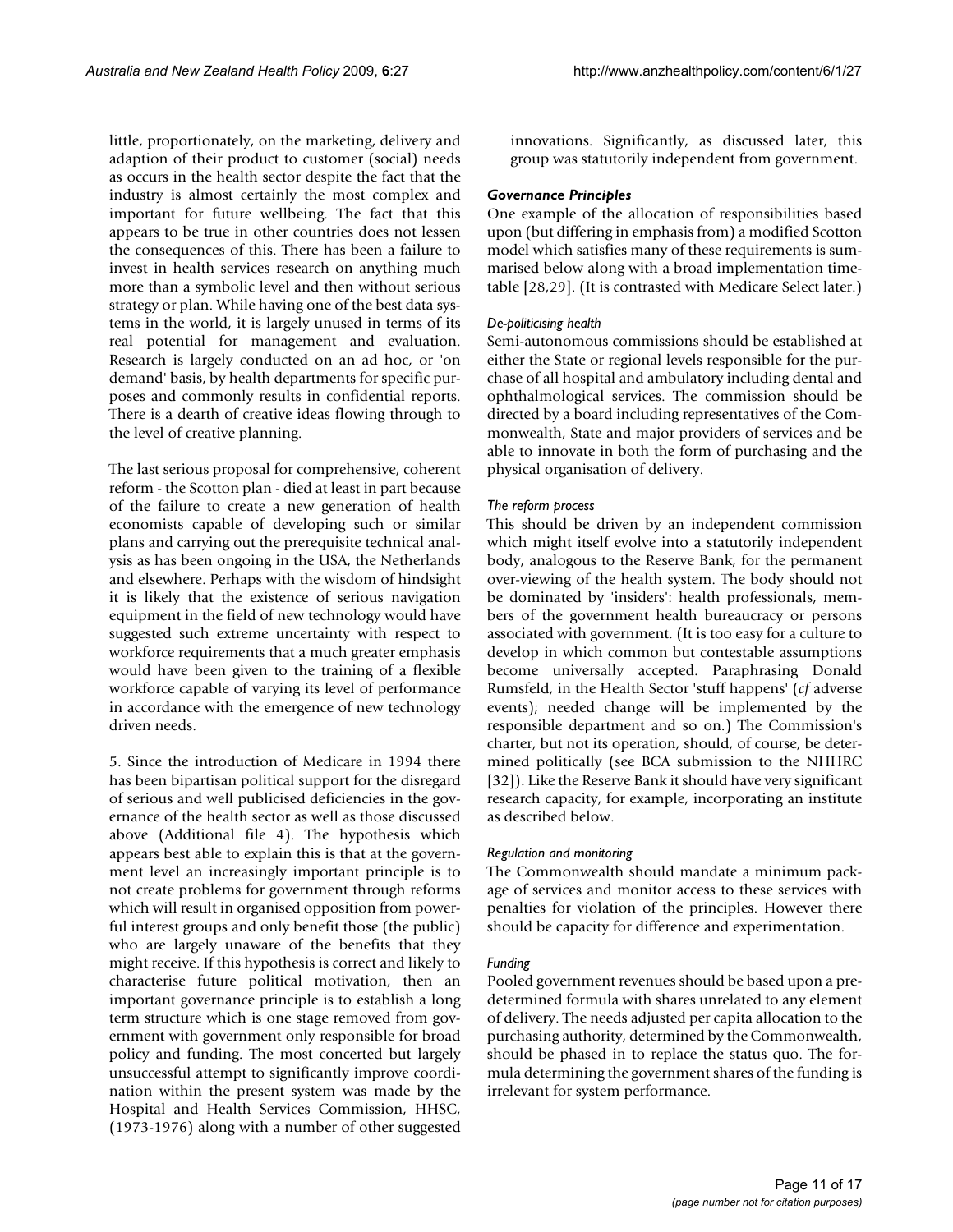#### *Service provision*

Initially, as at present, States should run State hospitals and the private sector run medical, dental, other ambulatory and pharmaceutical services. The Commonwealth should be responsible for negotiating certain prices such as pharmaceuticals and the rebate for fee for service medical services because of the lack of market power by subnational units.

#### *Private Health Insurance*

This should initially be unchanged except for the removal of the surcharge and phasing out of life time tables (efficiency measures). The subsidy should initially be maintained. However research is needed to determine the true effect of PHI on the availability of health services to Medicare patients and the size of the subsidy should be determined in the light of this and further research into population preferences with respect to a multi-tier health system.

#### *Navigation Equipment*

At least one, and on the principle of non-monopoly, preferably more statutorily independent institutes should be created similar to but independent from the AIHW. They should have the following functions:

#### *Quality monitoring and assurance*

The institute should have powers to acquire and require information and to conduct onsite investigation. It should be required to carry out ongoing international collation of techniques for quality assurance and to translate these techniques into a form compatible with the Australian system.

#### *Information diffusion*

Comprehensive data provision on issues of access and equity, including hospital specific queues by procedure should be made available on the web.

#### *Technology and innovation*

The institute should proactively seek out new technologies (preferably in conjunction with the relevant medical colleges) and refer them to the relevant technology assessment group for possible inclusion in Medicare.

Results of routine health services research and statutorily determined information should be regularly provided to the public regarding the level of disaggregated service use and the (standardised) quality of different provider groups.

#### *Ideas for innovation*

The institute should monitor 'good ideas' which have succeeded in other countries and proactively provide these to appropriate bodies throughout the health system.

#### *Ad hoc research*

It is highly desirable that issues of current public or political interest should be satisfactorily researched and not be the subject of disinformation and unsubstantiated spin. The institute should have a capacity to conduct research on the request of a Minister and on its own initiative. It should have the task of proactively providing relevant information to members of the media who are perceived to be providing factually incorrect information to the public.

#### *Blue sky research*

There should be a capacity to either conduct or promote additional research of a more long term or exploratory nature.

#### *HSR workforce*

The institute should be responsible for monitoring and recommending measures to ensure a satisfactory health service research workforce. With current 'dab' funding of HSR there is no career path for health economics and unsurprisingly an almost complete dearth of research into health systems. Part of an institute's function should be the training of such a workforce via cadetships in its research divisions in conjunction with relevant university and government departments.

#### *Data*

The institute should have a statutory right to all relevant administrative and other data collected by the AIHW but also data which is not collected by the AIHW such as that monopolised by the current Commonwealth Department of Health and Ageing.

In 1973 the Whitlam government created an institute similar to the one described here. The Hospital and Health Services Commission (H&HSC) was statutorily independent and had the ability to analyse, plan, publish, introduce research and recommend policy. It initiated a data based approach to policy development which resulted in the establishment of the Community Health Program which included programs for family medicine, hospital development and initiatives with respect to diagnostic and rehabilitation services, Aboriginal and rural health, health transportation, Aboriginal and rural health and the health workforce [33]. It differed from the present proposal in two important respects. First, it relied upon existing institutions to obtain data. Secondly, it was largely concerned with the formulation and recommendation of policy.

These differences may have proved lethal for its longevity as the Commission was disbanded with the change of government in November 1975 [34]. It is for this reason that the present suggestion is for an institute which cannot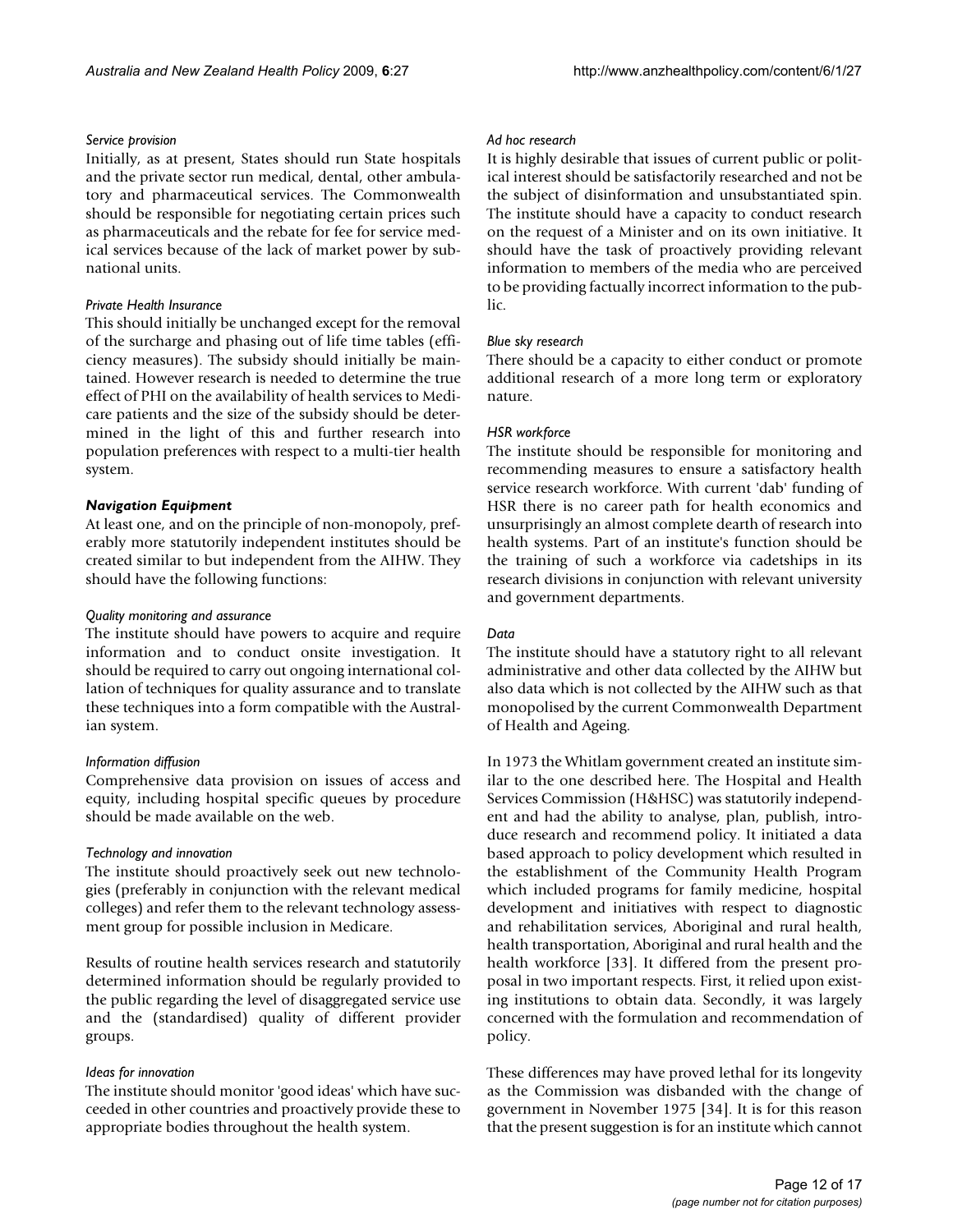be seen as political through its advocacy of policies which may become or already have become politically aligned. Since Australia spends about \$100,000 million on health services there is, however, a strong case for (at least) two institutes: one concerned with information and its dissemination and one with options formulation and advocacy along the lines of the H&HSC.

## *Timetable*

With the exception of the creation of one or more institutes for health services research and evaluation most of the suggested functions, or variants of them, could be achieved relatively quickly as they involve governance and financial flows rather than the creation of new physical infrastructure. Initially the public would feel little effect.

Subsequently, the form of delivery might change substantially as the area based commissions responsible for purchasing services experimented with new methods of delivery (such as Kaiser-like clinics for integrated care). An additional option would be a movement towards Managed Competition as private health funds or other groups negotiated a 'carve out' for a voluntary group. Such a task would involve research into the determination of risk related premiums and likely effects upon cost and equity. (Recent evidence from the Netherland's experiment with Managed Competition suggests that this option might result in inequalities unacceptable even to the unegalitarian Australian public.) Evans [30] notes that from 1995 to 2002 fund specific extra premiums (above needs-based capitation payments) rose from 3 percent to over 50 percent suggesting significant quality differences between schemes. This again illustrates the need for reform based upon careful research and modelling of the impact of different regulatory structures. An indicative timetable is reproduced in Additional file 5.

## *The National Health and Hospitals Reform Commission (NHHRC)*

In 2009 several major reports were presented to the government. First, a report to Support Australia's First National Primary Health Care Policy conducted a detailed review of issues and options for the reform of Primary Health Care (PHC). The focus of this and the accompanying draft report was primary services delivered by GPs, nurses, allied health providers, Aboriginal health practitioners and pharmacists. Consistent with the problems identified in this paper the key elements included access, coordination, safety and information [23,35].

Next, in an impressive, evidence based report the National Preventative Health Taskforce released its strategy document recommending policies which would, without doubt alter the unhealthy trajectory of Australian society [36]. It is almost certainly correct in its assessment that these policies could prevent 'hundreds of thousands of Australians dying prematurely or falling ill and suffering between now and 2020'. But the barriers to these policies are even larger than those which have blocked serious health sector reform, *albeit* being of the same political origin.

In the context of health sector reform, the most significant document was the final report of the National Health and Hospital Reform Commission (NHHRC) 'A Healthier Future for all Australians' [37]. The report is structurally elegant. It focuses upon health and its achievement in a social context as distinct from the services and financial flows which dominate most proposals for system reform. The report is structured according to important and pivotal principles - connecting care, care at different life stages, rural, mental health etc, inequalities and quality. However, none of the resulting sub-principles, excellent though many of them may be, are likely to become embedded in the system unless the governance structure determining regulation and incentives is appropriate and in this respect the report is deeply disappointing. Its discussion of governance is almost completely absent. In one of the second round submissions Andrew Podger notes that:

'Governance is important. It is not a separate issue from practical measures aimed to improve service delivery and health outcomes. It is the means by which the Australian community can be sure that the health system is delivering what it is there for. Moreover, current governance arrangements are contributing directly to current weaknesses in the quality, effectiveness and efficiency of the Australian health system.' [38]

The Commission's response was to use this quotation to head Chapter 6 and then provide less argument for their recommendations with respect to governance than in the interim report where it represented one page for each of three options under review.

The focus of the Commission's report also has no overlap with the areas of concern discussed in this paper. This is unsurprising. The present paper highlights errors and failures and then sketches a governance system based upon the principle of error learning. The NHHRC, while noting most of the relevant issues somewhere, does not seriously analyse past failures. It never considers the question why major problems and reforms, known and needed for decades, have been ignored and what structural changes are necessary to guard against a perpetuation of this problem.

As with all other proposals Australians would depend upon the wisdom and benevolence of monopoly bureau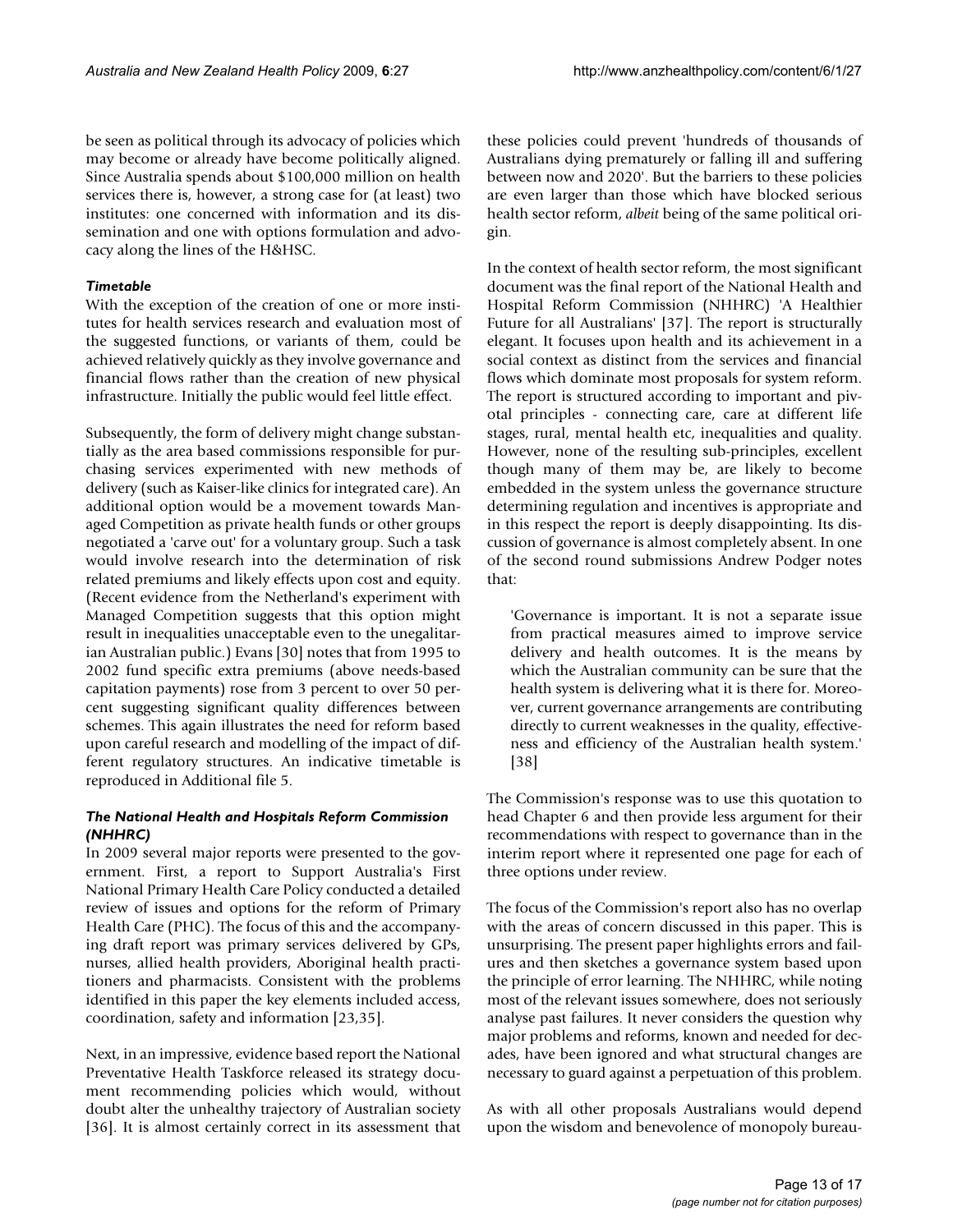crats for the monitoring and implementation of reform; that is error learning and dynamic adaptation would depend upon the same flawed mechanism as at present, namely a department largely driven by short term ministerial concerns and with significant monopoly control over information, research, venture capital and with powerful personal and institutional incentives for the suppression of the information which drives reform, namely information concerning failures and errors.

This casts some doubt upon the wisdom of the structure of the report. Because 'connecting care', care at different life stages, etc are important, it does not follow that they should have determined the structure of the report. Analogously, while the quality of life, not radiotherapy, may be the endpoint of cancer services, a report into these services should not necessarily make quality of life the structural focus if the core problem is an absence of radiotherapy services. The report should focus upon the cause, not consequences of the problem. The integrity of the report depends upon a correct diagnosis of the core problem and not a description, however accurate, of the downstream problems arising from them.

The NHHRC documents so many - probably correct downstream problems or potential improvements and so many elements of the current system are acknowledged as sub-optimal that perspective on the problems is easily lost; and it appears to be lost in the report. For example, in the draft report, the Quality of Australian Health Care Study (QAHCS), discussed earlier, is viewed as evidence that 'admission to hospital is not without risk' (p 133). This is analogous to acknowledging that 'the Sahara Desert has dry bits'. An alternative perspective is that the QAHCS revealed the greatest non-military, avoidable calamity in Australia's history and that in another context - say, product safety or occupational health and safety the subsequent disregard of evidence of widespread death and injury would have led to criminal prosecution. But the potential lessons of this astonishing episode of Australia's health history are lost in a sea of largely unfocused detail. In the final report it is simply noted that adverse events can 'cause harm to a person receiving health care... such events cause patients distress and suffering, (and) compromise operational efficiency...' (p 55).

The chief lesson which should have been learned from the QAHCS and the other failures documented here is that government answerable departments - increasingly dedicated to the short term ministerial task of appeasing politically effective groups - are capable of major failures and are increasingly questionable bodies for the short, or even medium term, direction of the health system. There is a need for the separation of policy and system monitoring on the one hand, from implementation and innovation on the other.

The role of government, more generally, has been the single largest theme in the discipline of economics since Adam Smith highlighted its potential shortcomings, and the largest single theme in the economic health policy debate since the introduction of the UK NHS. However there is no echo of this in the NHHRC report. Australian government and governance are implicitly unproblematical, dynamic and wise. The problems discussed by Donald Horne in the 'Lucky Country' have dissolved with time [39].

In the governance structure outlined earlier in this paper the answer to the question 'who guards the guardian' is firstly the Commonwealth regulatory bodies and, secondly, a statutorily independent body which, like the Reserve Bank, has supervisory and regulatory power but no direct responsibility for service delivery. In the Commission's governance structure there is no guardian of the Commonwealth authorities except the Minister and Parliament and it is their impotence on large scale reform which has been the chief problem to date.

The needed governance structure should pre-commit government to certain courses of action and ease the political pain of desirable policy. Analogously, the Reserve Bank may increase interest rates despite short term popular opposition.

These considerations suggest that the NHHRC's chief recommendations with respect to governance are seriously wrong. After a transitionary phase of hospital cost sharing (once believed to be inflationary) they would enshrine a Commonwealth monopoly. The depth of analysis supporting this recommendation in the report, however, is simply lamentable. It argues that '... we heard from many consumers and health professionals - a desire for one health system' (p 147). But the problem documented in Additional file 4 here is the lack of coordination arising from multiple funding sources for the services available to any one individual - integration of primary health and hospital care, step down facilities, etc. This implies the need for a single fund holder for an individual not a single fund holder for all Australia. The case against diversity and experimentation in PHC is simply asserted, 'Our recommendations for ... a transformed comprehensive primary health care platform ...require one government - the Commonwealth Government - to be responsible -... thus we recommend that the Commonwealth Government assumes full responsibility for Primary Health Care Services' (p 148). The argument for economies of scale is untrue and the difficulty tracking border crossing overlooks developments in data processing technology in the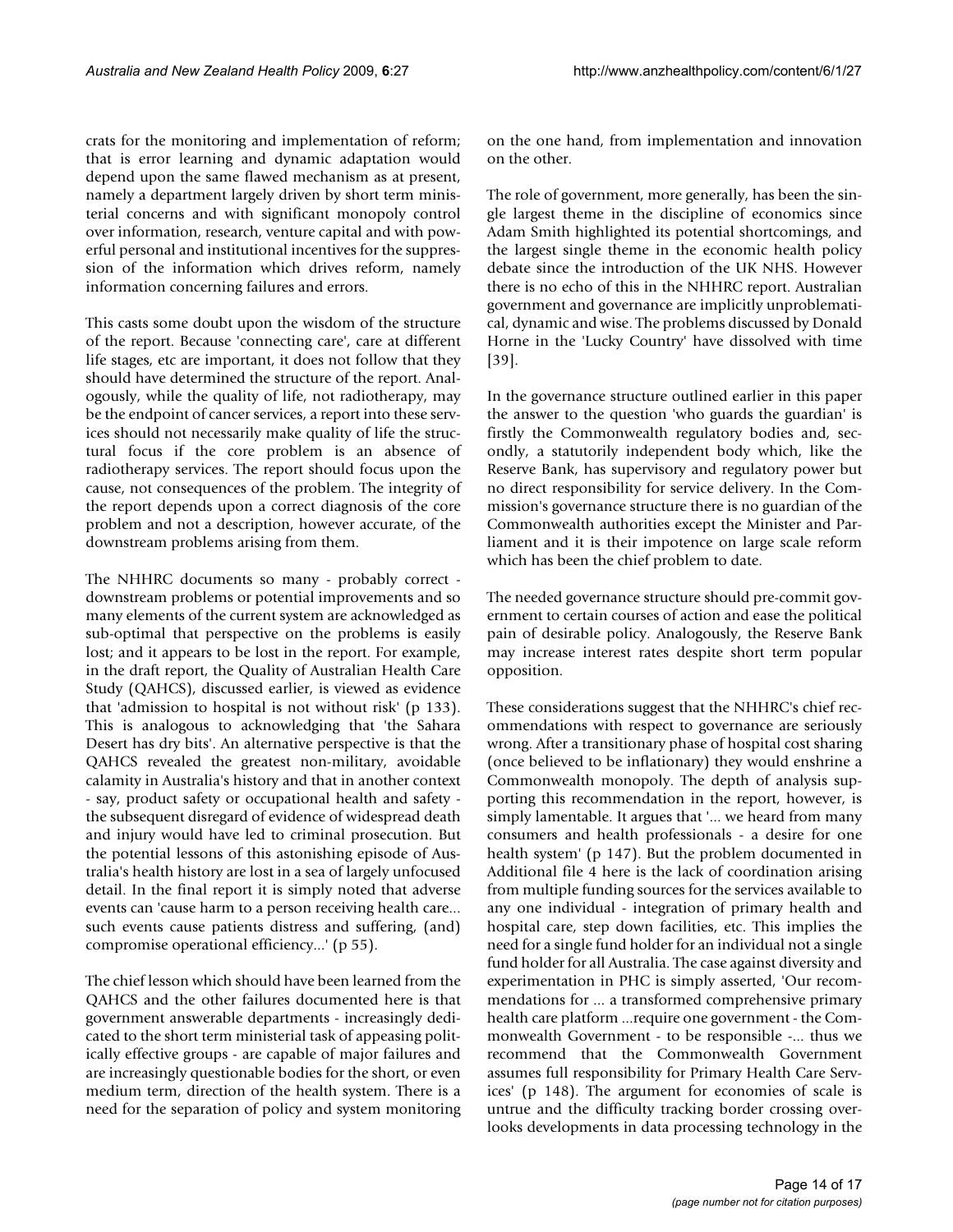last few decades. The Commission argues against regional health authorities because 'there are dangers of 'balkonising' health services, with people's access to care determined by the region they live in' (p 154). The Commissioners do not use irony elsewhere in the report.

In the context of these proposals there is no discussion of regulatory or system incentives for innovation. Almost as an afterthought, however, the Commission does appear to recognise some of the problems inherent in a monopoly and recommends 'Medicare Select' as a longer term governance model. This is a less developed version of Managed Competition than the model advocated by Scotton [40]. It represents an almost complete negation of the arguments for a monopoly. Concern with 'cost and bureaucracy' dissolve and 'innovative approaches to funding' are advocated (p 158). These must equate with employee contributions (one of the most poisonous elements of the US system) or private contributions favouring the wealthy and copayments (disadvantaging the poor). The concerns discussed above are not mentioned.

As 'the devil is often in the detail' Scotton never envisaged his suggestions as being an implementation plan or one which could be fully evaluated on the basis of his broad description. There is no devil in the NHHRC option as there is no detail for it to be in. There is no possibility of Medicare Select being endorsed, as proposed, and its only contribution to the report is that it allows the Commission to encourage the government to reconsider governance.

## **Conclusion**

Andrew Podger reports that in his capacity of Secretary to the Health Minister, he would suggest a major review of the health system 'almost every other year'. He (the Minister) would respond that articulating clearly the long term direction was as dangerous as "'big bang" reform' [41].

The goal of evidence based policy at the system level appears as far away today as evidence based medicine in the 19th Century and the quotation above indicates a fundamental reason for this. It suggests an obvious conclusion. While elements of the ideal health system are necessarily political - for example the right of people to buy better access to better quality care - measures should be taken which de-politicise reform or at least reduce the political cost of it. The suggestion here is that this be achieved by the dissemination of accurate information about current performance and future options and by the implementation and regulation of policy by de-politicised bodies.

The relative self satisfaction with the Australian system largely arises from a widespread ignorance of the issues discussed here and possibly from crediting the good health of Australians to the institutional and governance arrangements which emerged historically as a result of self-interest, pragmatism and genuine idealism and which are now described, misleadingly, as 'a system'. The existence of similar problems in other countries does not represent evidence of Australia's success but, more probably, of similar histories of defective governance. Bad ideas and bad practices have also been globalised and health system planning and reform has commonly been delegated to interested parties, namely the medical profession, which is generally untrained in system science, and public health bureaucracies steeped in the immovable imperatives of the status quo. However the good health of most Australians cannot justify system satisfaction as its cause is not well understood (deficient research) and as suggested earlier, is probably more attributable to the widespread use of a limited number of effective therapies and effective public health measures than to the (dis)organisation of curative services.

By design and not by default, reform has been incremental where the increments have been tiny, timid and sometimes backwards (eg PHI legislation). While it is true that we are, in large part, prisoners of history this perspective can be overstated and the consequences of this rationalisation of inertia extremely deleterious to the wellbeing of the population. There can be little doubt that major problems with the system have simply been ignored and that this is not attributable to history but to a lack of dynamism, itself attributable in large part to the monopoly control over serious system reform by a politicised bureaucracy.

It has been argued here that the approaches to reform implemented and discussed in Australia have largely missed these dimensions of the problem. Proposals are 'static'. Once achieved the health system will be optimal. Wise, centralised bodies will identify and implement needed change without the need for too much evidence or ongoing experimentation. This approach is reflected in the NHHRC report [25]. Recommendations are listed but they arise from nowhere and in terms of implementation strategies lead nowhere. It is implicitly assumed that with the slightly clarified governance structure, which is recommended, we should trust the bureaucracy to achieve these targets. No broader thinking is revealed in the report. But historically the bureaucracy has comprehensively failed to reform important elements of Australia's health system or even to ensure that the health system is safe. More generally the NHHRC failed to recognise any of the key themes discussed here and, in contrast, recommended the reinforcement of the single most harmful element in the sys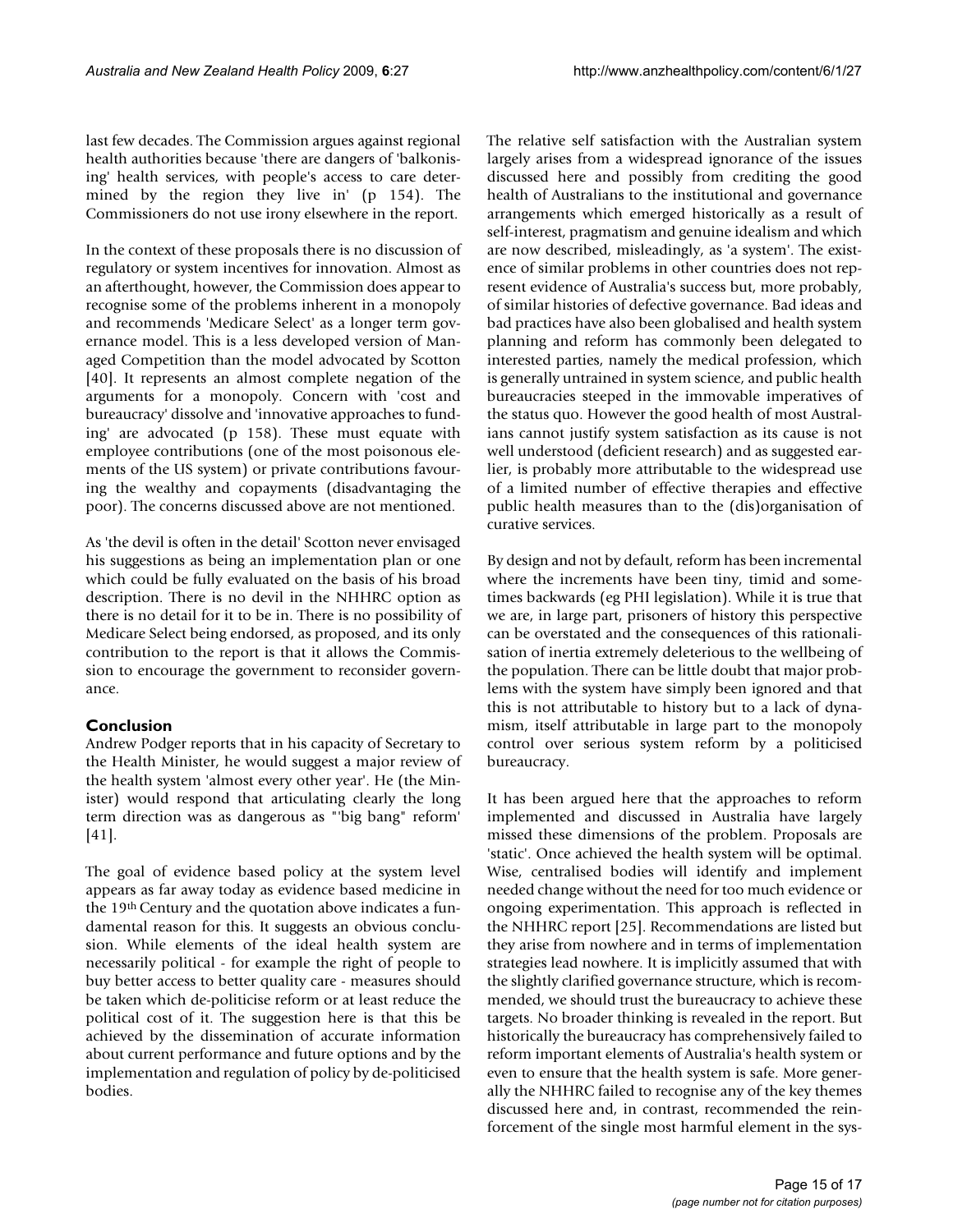tem, the monopolisation of the entire country's health system by a single body. Belief in the flexibility, benevolence and wisdom of monopolies in either the public or private sectors simply misses the major lesson of the 20th Century.

In view of the overwhelming evidence from outside the health system that progress depends upon the 'reinvention' of organisations from time to time, the final conclusion here is that the health sector, which represents the most expensive industry in the country - 10 percent of the national use of its resources - and a major potential source of future wellbeing, requires a comprehensive, long term and long overdue review of all aspects of its operation. This should not be based solely upon the collation of opinions, however authoritative, and the balancing of interest groups. It should include a detailed and published analysis of the system's strengths, weaknesses and opportunities

#### **Competing interests**

The author declares that they have no competing interests.

#### **Authors' contributions**

JRJR is the sole author of this work.

## **Additional material**

#### **Additional file 1**

*The ungenerous country.* Click here for file [\[http://www.biomedcentral.com/content/supplementary/1743-](http://www.biomedcentral.com/content/supplementary/1743-8462-6-27-S1.DOC) 8462-6-27-S1.DOC]

## **Additional file 2**

*Measuring equity: The author's experience.* Click here for file [\[http://www.biomedcentral.com/content/supplementary/1743-](http://www.biomedcentral.com/content/supplementary/1743-8462-6-27-S2.DOC) 8462-6-27-S2.DOC]

## **Additional file 3**

*Ideas or authority: response to the QAHCS.* Click here for file [\[http://www.biomedcentral.com/content/supplementary/1743-](http://www.biomedcentral.com/content/supplementary/1743-8462-6-27-S3.DOC) 8462-6-27-S3.DOC]

## **Additional file 4**

*The continuity of reform paralysis.* Click here for file [\[http://www.biomedcentral.com/content/supplementary/1743-](http://www.biomedcentral.com/content/supplementary/1743-8462-6-27-S4.DOC) 8462-6-27-S4.DOC]

## **Additional file 5**

*Timetable to a (yet unproven) Managed Competition (NHHRC Option 3) [43-48].* Click here for file [\[http://www.biomedcentral.com/content/supplementary/1743-](http://www.biomedcentral.com/content/supplementary/1743-8462-6-27-S5.DOC) 8462-6-27-S5.DOC]

### **Acknowledgements**

The research described in this paper was supported by National Health and Medical Research Council (NHMRC) Senior Professorial Research Fellowship ID: 284363.

#### **References**

- 1. Richardson J, Sinha K, Iezzi A: *Why we should not minimise Cost per QALY: Theoretical and Empirical Evidence, Research Paper 38* Melbourne: Centre for Health Economics, Monash University; 2009.
- 2. Anderson M, Richardson J, McKie J, Iezzi A: *Queues, Private Health Insurance and Medicare: Is Economics the Driving Force? Research Paper* 23 Melbourne Centre for Health Economics, Monash University; 2007.
- 3. Australian Institute for Health and Welfare: *Health Expenditure Australia 2007-08* Canberra: AIHW; 2009.
- 4. Easterlin RA: **Income and happiness: Towards a unified theory.** *The Economic Journal* 2001, **111:**465-484.
- 5. Frey B, Stutzer A: **What can economists lean from happiness research?** *Journal of Economic Literature* 2002, **XL:**402-435.
- 6. Australian Government: **Intergenerational Report 2007.** *Budget Papers, Department of Treasurey* Canberra ACT Australia; 2007.
- 7. Productivity Commission: **Economic Implications of an Ageing Australia: Productivity Commission Draft Research Report.** Canberra: Australian Government; 2004.
- 8. National Health and Hospitals Reform Commission (NHHRC): **A Healthier Future for all Australians - Interim Report.** 2009 [[http://www.nhhrc.org.au\]](http://www.nhhrc.org.au).
- 9. Richardson J, Robertson I: **Ageing and the cost of health services.** In *Policy Implications of the Ageing of Australia's Population* Melbourne: Productivity Commission and Melbourne Institute of Applied Economics and Social Research; 1999.
- 10. Richardson J, McKie J, Sinha K: *A Critique of Efficiency Focussed Economic Evaluation in the Context of a NHS: The case for Empirical Ethics, Research Paper 34* Melbourne: Centre for Health Economics, Monash University; 2009.
- 11. Diener E, Suh E, Lucas R, Smith H: **Subjective well-being: Three decades of progress.** *Psychological Bulletin* 1999, **125:**276-302.
- 12. Duckett S, Jackson T: **[The new health insurance rebate: an inef](http://www.ncbi.nlm.nih.gov/entrez/query.fcgi?cmd=Retrieve&db=PubMed&dopt=Abstract&list_uids=10870538)[ficient way of assisting public hospitals.](http://www.ncbi.nlm.nih.gov/entrez/query.fcgi?cmd=Retrieve&db=PubMed&dopt=Abstract&list_uids=10870538)** *Medical Journal of Australia* 2000, **172:**439-442.
- 13. Duckett S: **[Private care and public waiting.](http://www.ncbi.nlm.nih.gov/entrez/query.fcgi?cmd=Retrieve&db=PubMed&dopt=Abstract&list_uids=15683360)** *Australian Health Review* 2005, **29:**87-93.
- 14. Richardson J: **[Priorities of health policy: Cost shifting or popu](http://www.ncbi.nlm.nih.gov/entrez/query.fcgi?cmd=Retrieve&db=PubMed&dopt=Abstract&list_uids=15679895)[lation health.](http://www.ncbi.nlm.nih.gov/entrez/query.fcgi?cmd=Retrieve&db=PubMed&dopt=Abstract&list_uids=15679895)** *Australia and New Zealand Health Policy* 2005, **2:**.
- 15. Deeble J: **Le plus ca change: Recollections of a retiring health economics.** In *The Chalmers Oration 2009, 23 July 2009* Flinders University Medical School: Australian Healthcare and Hospitals Association; 2009.
- 16. Richardson J, Deeble J: *Statistics of Private Medical Services in Australia 1976* Canberra: Australian National University; 1982.
- 17. Richardson J: **The health care financing debate.** In *Economics and Australian Health Policy* Edited by: Mooney G, Scotton R. St Leonards: Allen & Unwin; 1999:192-213.
- 18. Robertson I, Richardson J: **[The effect of funding upon hospital](http://www.ncbi.nlm.nih.gov/entrez/query.fcgi?cmd=Retrieve&db=PubMed&dopt=Abstract&list_uids=11061397) [treatment: The case of coronary angiography and coronary](http://www.ncbi.nlm.nih.gov/entrez/query.fcgi?cmd=Retrieve&db=PubMed&dopt=Abstract&list_uids=11061397) artery revascularisation procedures following acute myocar[dial infarction.](http://www.ncbi.nlm.nih.gov/entrez/query.fcgi?cmd=Retrieve&db=PubMed&dopt=Abstract&list_uids=11061397)** *Medical Journal of Australia* 2000, **173:**291-295.
- 19. Department of Health and Ageing: **Australian Statistics on Medicines 2007.** Canberra: Australian Government; 2009.
- 20. Reeder CE, Nelson AA: **[The differential impact of co-payment](http://www.ncbi.nlm.nih.gov/entrez/query.fcgi?cmd=Retrieve&db=PubMed&dopt=Abstract&list_uids=2934334) [on drug use in a Medicaid population.](http://www.ncbi.nlm.nih.gov/entrez/query.fcgi?cmd=Retrieve&db=PubMed&dopt=Abstract&list_uids=2934334)** *Inquiry* 1985, **22:**396-403.